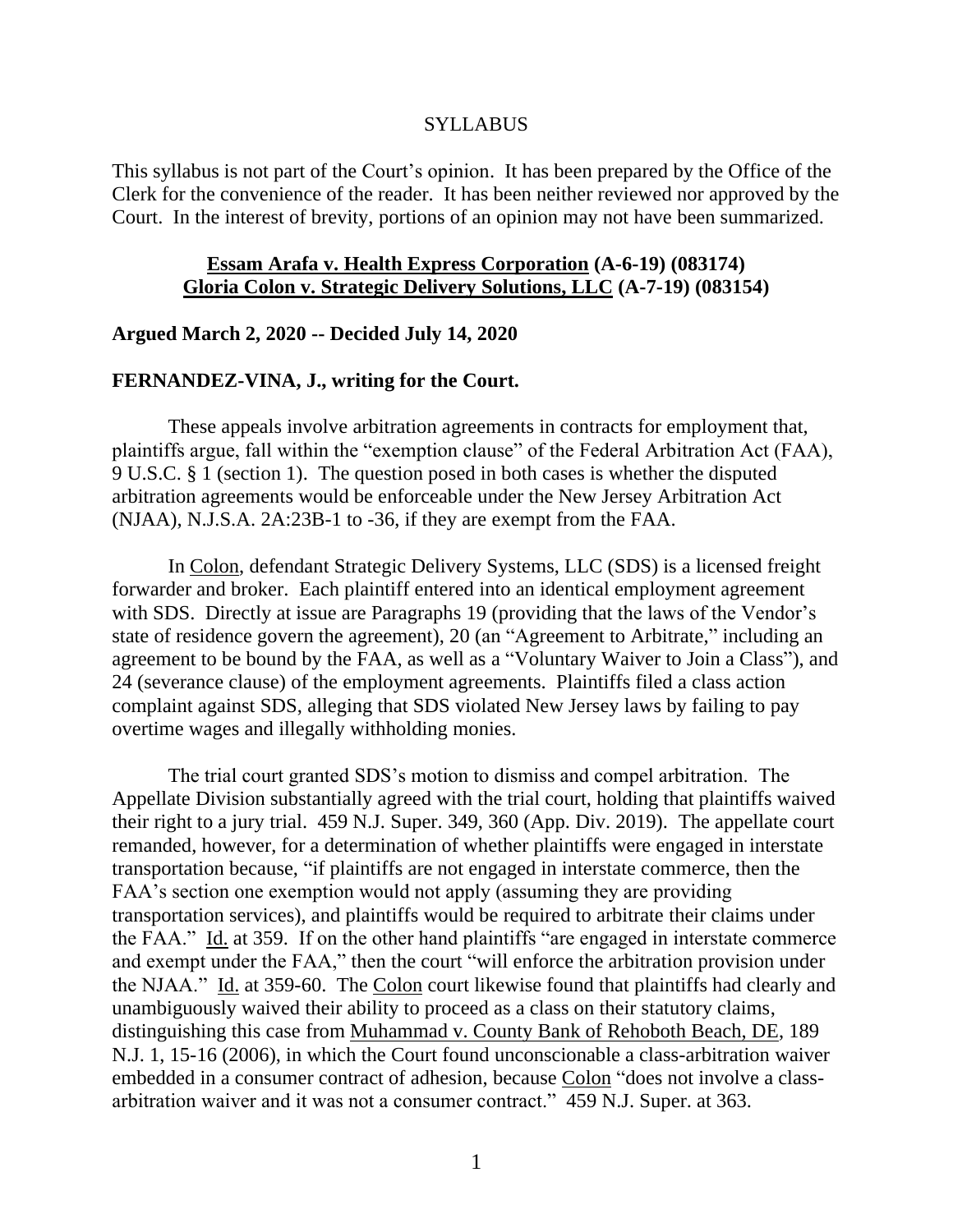In Arafa, plaintiff began working for defendant Health Express Corporation (Health Express) in April 2016. He was hired to deliver medicines and pharmaceutical products from pharmacies and medical offices in New Jersey to customers throughout the state and in surrounding areas. Plaintiff signed an employment agreement and an arbitration agreement with Health Express. The arbitration agreement indicated that it "is governed by the [FAA]." It contained both a "Class Action Waiver" and an "Enforcement Clause" providing that "in the event any portion of this Agreement is deemed unenforceable, the remainder of it will be enforceable." Plaintiff filed a class action complaint against Health Express, alleging violations of New Jersey's Wage and Hour and Wage Payment Laws, among other claims.

The trial court granted Health Express's motion to dismiss and compel arbitration and ordered the class to pursue all claims in arbitration on an individual basis. The Appellate Division reversed, holding that plaintiff was exempt from the FAA and its requirements concerning arbitration under section 1 and that the inapplicability of the FAA undermined the entire premise of the parties' contract.

The Court granted plaintiffs' petition for certification in Colon, 239 N.J. 519 (2019), and Health Express's petition for certification in Arafa, 239 N.J. 516 (2019).

**HELD:** The NJAA may apply to arbitration agreements even if parties to the agreements are exempt under section 1 of the FAA. Therefore, the parties in both Colon and Arafa are not exempt from arbitration and their arbitration agreements are enforceable. In Arafa, the arbitration agreements are enforceable under the NJAA. In Colon, the arbitration agreements are enforceable under either the FAA or the NJAA, which will be determined by the trial court upon remand when it resolves whether the employees in that case were transportation workers engaged in interstate commerce.

1. The FAA has a liberal federal policy of favoring arbitration and requires courts to enforce arbitration agreements according to their terms. It preempts any state rule discriminating on its face against arbitration. Significantly, however, the FAA contains no express pre-emptive provision, nor does it reflect a congressional intent to occupy the entire field of arbitration. And, although the FAA preempts state laws that treat arbitration agreements differently from other contracts, the FAA specifically permits states to regulate contracts, including contracts containing arbitration agreements, under general contract principles. (pp. 18-19)

2. Section 1 of the FAA -- the "exemption clause" -- provides the FAA shall not "apply to contracts of employment of seamen, railroad employees, or any other class of workers engaged in foreign or interstate commerce." 9 U.S.C. § 1. The Supreme Court has interpreted "or any other class of workers engaged in foreign or interstate commerce" to mean that "[s]ection 1 exempts from the FAA only contracts of employment of transportation workers" so engaged. Circuit City Stores, Inc. v. Adams, 532 U.S. 105,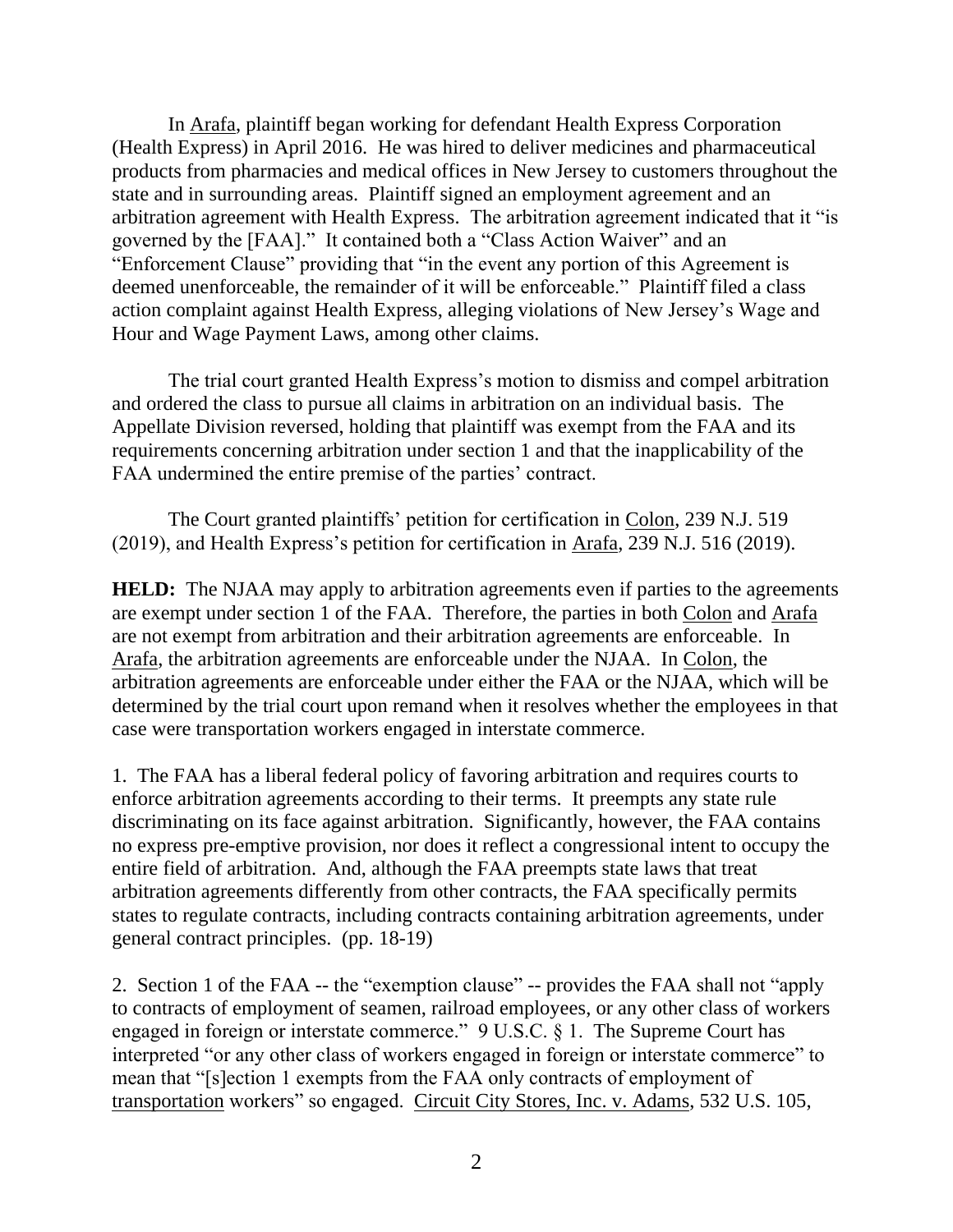119 (2001) (emphasis added). Thus, for section 1 to apply and exclude from the FAA the arbitration agreement in Colon, it would have to be determined that plaintiffs in that case are transportation workers engaged in interstate commerce. In Arafa, meanwhile, it is undisputed that section 1 applies. As the panel in that case observed, the Supreme Court has held that section 1 of the FAA is not limited to employees because the term "workers" includes independent contractors. See New Prime Inc. v. Oliveira, 139 S. Ct. 532, 540-41 (2019). Section 1 therefore encompasses plaintiff's contract. (pp. 19-21)

3. New Jersey law governs the contracts at issue in both Colon and Arafa. The relevant New Jersey law is the NJAA, which is nearly identical to the FAA and enunciates the same policies favoring arbitration. The Court reviews the provisions of N.J.S.A. 2A:23B-3 and explains that, for arbitration agreements forged since 2003, there has been no need to express an intent that the NJAA would apply because its application has been automatic, absent preemption. The Court therefore rejects any argument that the absence of an express invocation of the NJAA means that it cannot apply. No express mention of the NJAA is required to establish a meeting of the minds that it will apply inasmuch as its application is automatic. The Court thus finds that the NJAA will apply to the agreement in Arafa and may apply to the agreement in Colon if it is determined upon remand that section 1 applies. (pp. 21-26)

4. In addition to a clear and unambiguous waiver of statutory claims, an agreement to arbitrate must be the product of mutual assent. The Court reviews the arbitration agreements in Colon, which are enforceable, and finds that plaintiffs' statutory wage claims fall within the scope of those agreements. The Court agrees with the Appellate Division that Muhammad does not apply here and that plaintiffs knowingly and voluntarily waived their ability to proceed as a class. Turning to the waiver in Arafa, the Court likewise concludes the jury trial waiver in that case was knowing and voluntary. (pp. 26-30).

# **As to Arafa: REVERSED. As to Colon: AFFIRMED and REMANDED for further proceedings.**

**JUSTICE ALBIN, concurring in the judgment and dissenting in part,** concurs that the NJAA either governs or may govern the applicability of the arbitration agreements in these cases but believes that the class-waiver provisions are unconscionable and unenforceable, generally for the policy reasons explained in Muhammad, 189 N.J. at 16-18. Justice Albin respectfully dissents to the extent that the Court's opinion in any way undermines the beneficent purposes of Muhammad.

**CHIEF JUSTICE RABNER and JUSTICES PATTERSON, SOLOMON, and TIMPONE join in JUSTICE FERNANDEZ-VINA's opinion. JUSTICE ALBIN, concurring in the judgment and dissenting in part, filed a separate opinion, in which JUSTICE LaVECCHIA joins.**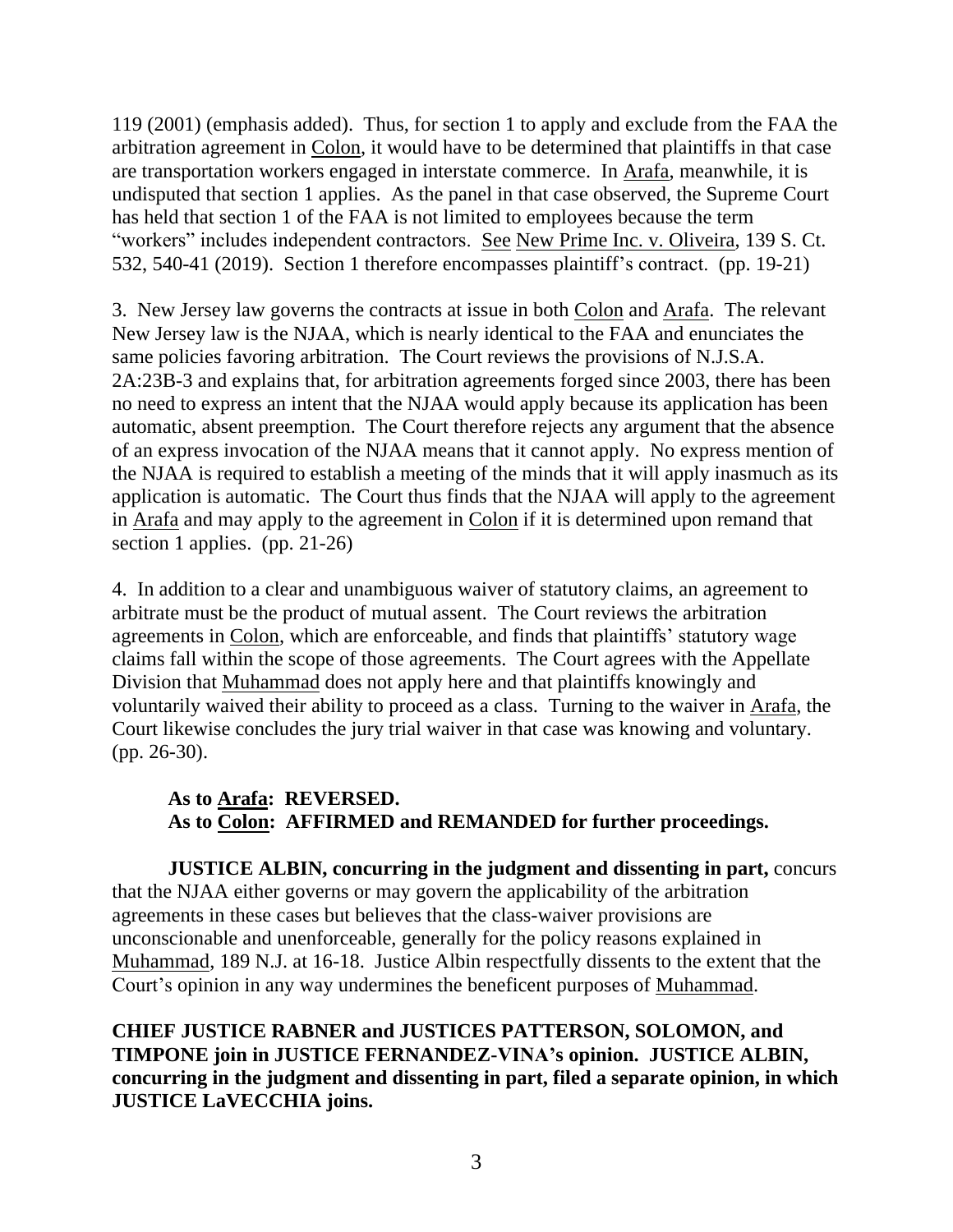# SUPREME COURT OF NEW JERSEY

A-6 September Term 2019

A-7 September Term 2019

083174 and 083154

Essam Arafa, on behalf of himself and others similarly situated,

Plaintiff-Respondent,

v.

Health Express Corporation,

Defendant-Appellant.

Gloria Colon, Diana Mejia and Freddy Diaz, on behalf of themselves and all other similarly situated persons,

Plaintiffs-Appellants,

v.

Strategic Delivery Solutions, LLC, and Myriam Barreto,

Defendants-Respondents.

Essam Arafa v. Health Express Corporation (A-6-19): On certification to the Superior Court, Appellate Division.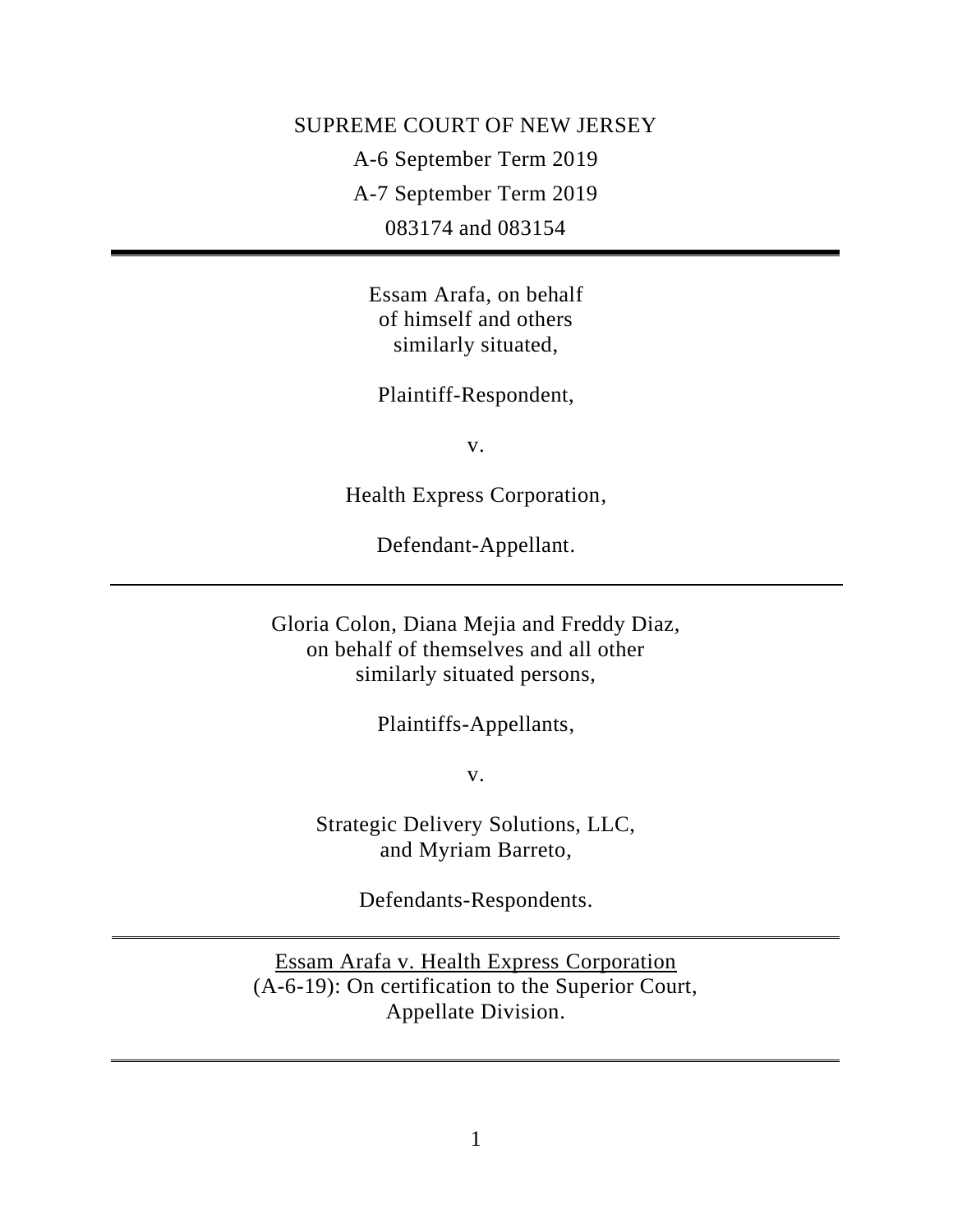| Gloria Colon v. Strategic Delivery Solutions, LLC<br>(A-7-19): On certification to the Superior Court,<br>Appellate Division, whose opinion is reported at<br>459 N.J. Super. 349 (App. Div. 2019). |               |
|-----------------------------------------------------------------------------------------------------------------------------------------------------------------------------------------------------|---------------|
| Argued                                                                                                                                                                                              | Decided       |
| March 2, 2020                                                                                                                                                                                       | July 14, 2020 |

Ivan R. Novich argued the cause for appellant in Essam Arafa v. Health Express Corporation (Littler Mendelson, attorneys; Ivan R. Novich and Dylan C. Dindial, of counsel and on the briefs, and Michael T. Grosso, on the briefs).

Ravi Sattiraju argued the cause for respondent in Essam Arafa v. Health Express Corporation and for appellants in Gloria Colon v. Strategic Delivery Solutions, LLC (The Sattiraju Law Firm, attorneys; Ravi Sattiraju, of counsel and on the briefs, and Anthony S. Almeida, on the briefs).

Patrick W. McGovern argued the cause for respondents in Gloria Colon v. Strategic Delivery Solutions, LLC (Genova Burns, attorneys; Patrick W. McGovern, of counsel and on the briefs).

William D. Wright argued the cause for amicus curiae New Jersey Association for Justice in Essam Arafa v. Health Express Corporation and in Gloria Colon v. Strategic Delivery Solutions, LLC (The Wright Law Firm, attorneys; William D. Wright and David T. Wright, on the brief).

Andrew W. Dwyer submitted a brief on behalf of amicus curiae National Employment Lawyers Association of New Jersey in Gloria Colon v. Strategic Delivery Solutions, LLC (The Dwyer Law Firm, attorneys; Andrew W. Dwyer, of counsel and on the brief).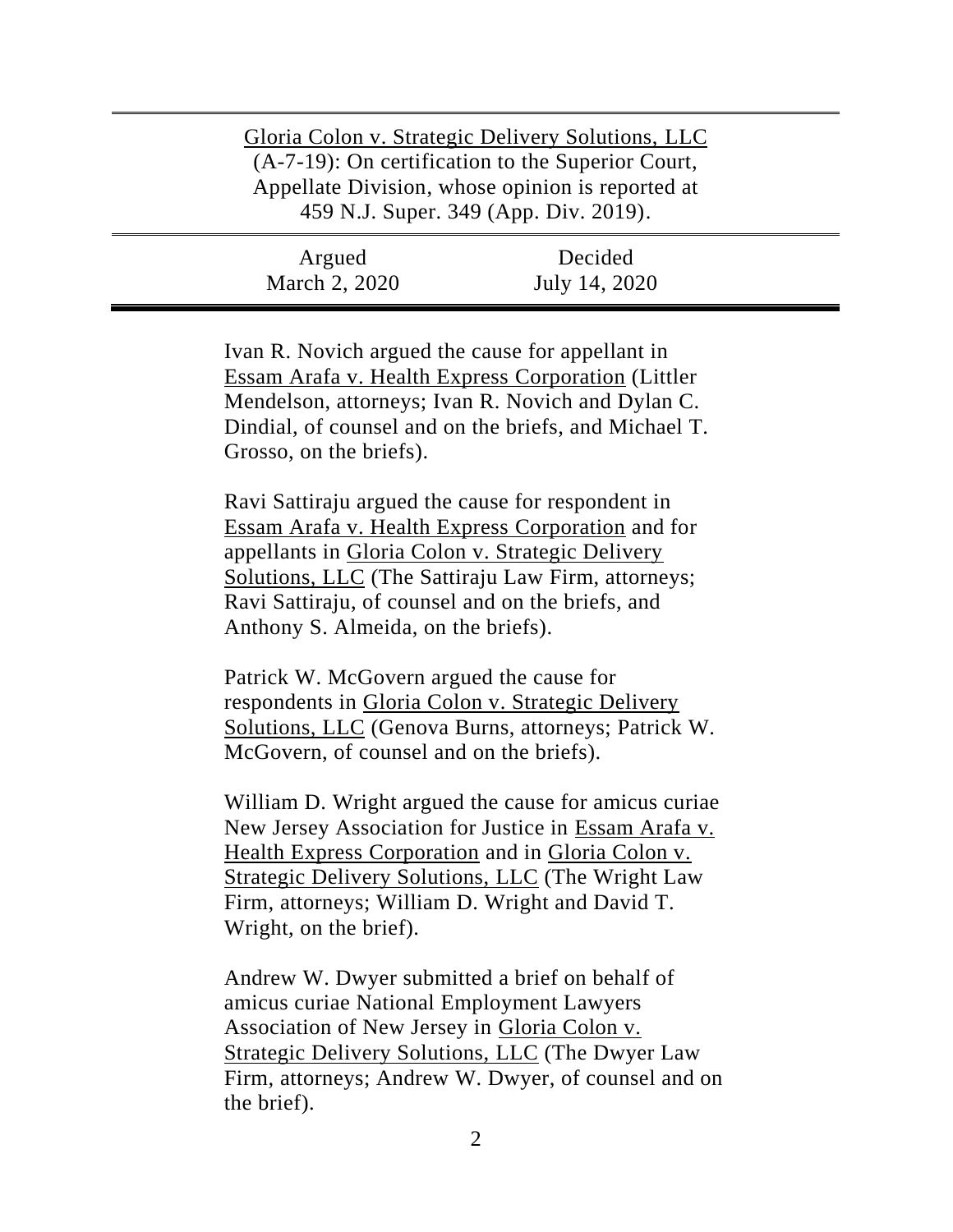JUSTICE FERNANDEZ-VINA delivered the opinion of the Court.

These appeals involve arbitration agreements in contracts for employment that, plaintiffs argue, fall within the "exemption clause" of the Federal Arbitration Act (FAA), 9 U.S.C. § 1. The question posed in both cases is whether the disputed arbitration agreements would be enforceable under the New Jersey Arbitration Act (NJAA), N.J.S.A. 2A:23B-1 to -36, if they are exempt from the FAA.

We address Colon v. Strategic Delivery Solutions, LLC, and Arafa v. Health Express Corp. together. Although the facts of the arbitration agreements differ, their overall thrust is the same. In both cases, the plaintiff employees brought suit against their employers in Superior Court, and the employers sought dismissal of the suits in light of the arbitration agreement in the respective employment contracts. Both trial courts granted the employers' motions to dismiss and to compel arbitration.

A panel of the Appellate Division agreed in Colon that the arbitration agreement would be enforceable under the NJAA if, on remand, the trial court found the agreement exempt from the FAA; another Appellate Division panel reversed the dismissal in Arafa, ruling the arbitration agreement in that case null and void.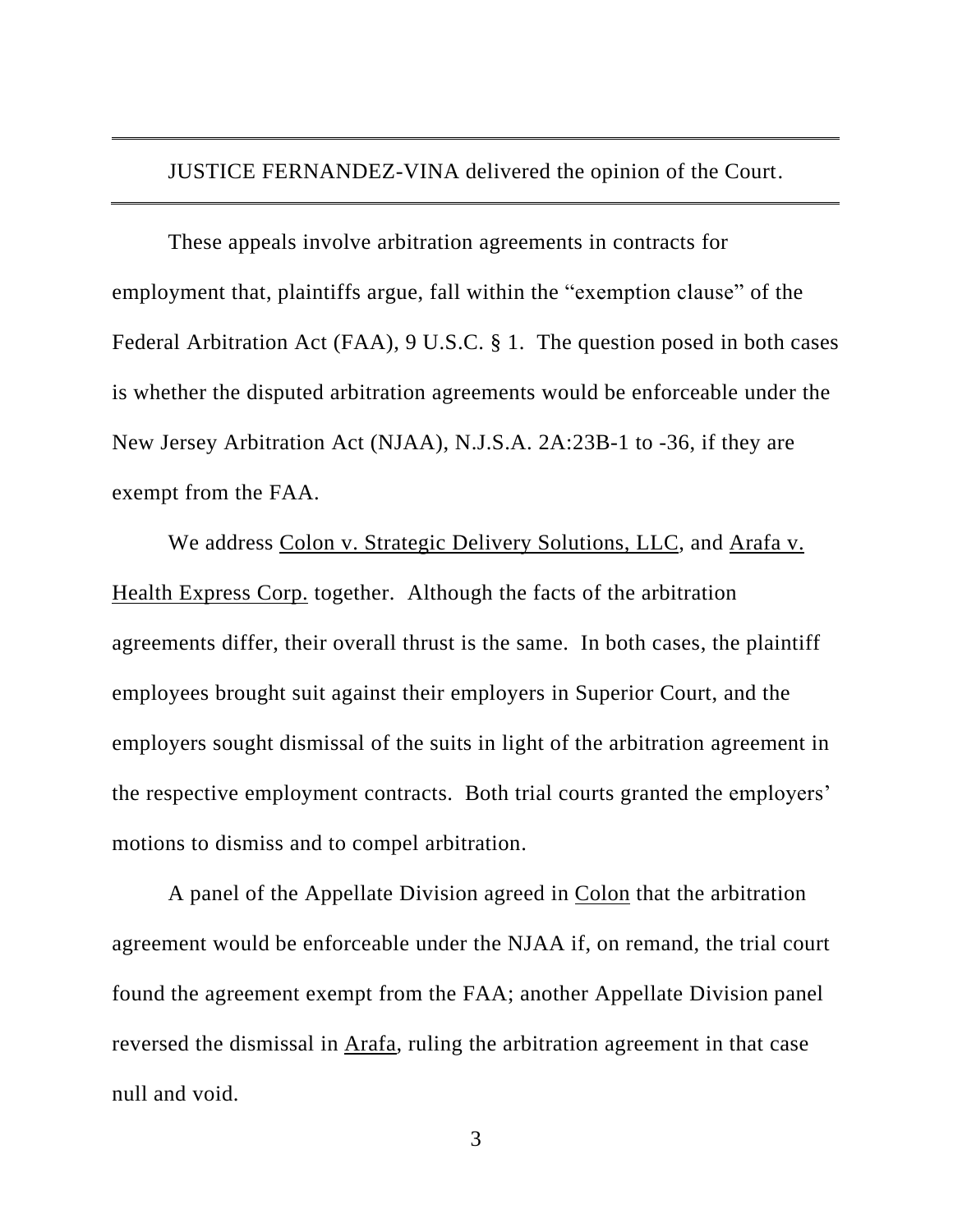We now hold that the NJAA applies in the absence of the FAA and that the arbitration agreements at issue are enforceable under the NJAA if the FAA does not apply. We therefore agree with the Appellate Division's decision in Colon and reverse the judgment of the Appellate Division in Arafa.

## I.

We begin by summarizing the pertinent facts and procedural history of both matters.

# A.

# 1.

In Colon, defendant Strategic Delivery Systems, LLC (SDS) is a licensed freight forwarder and broker. Plaintiffs Gloria Colon, Diana Mejia, and Freddy Diaz worked for SDS at the Elizabeth, New Jersey facility from approximately February 2015 through March 2016. Their job descriptions included truck driving and delivery functions for customers throughout the state and surrounding areas.

Each plaintiff entered into an identical employment agreement with SDS. Directly at issue are Paragraphs 19, 20, and 24 of the employment agreements.

Paragraph 19, "Governing Law," states:

(a) The laws of the state of residence of the Vendor, without regard to the conflicts of law principles thereof,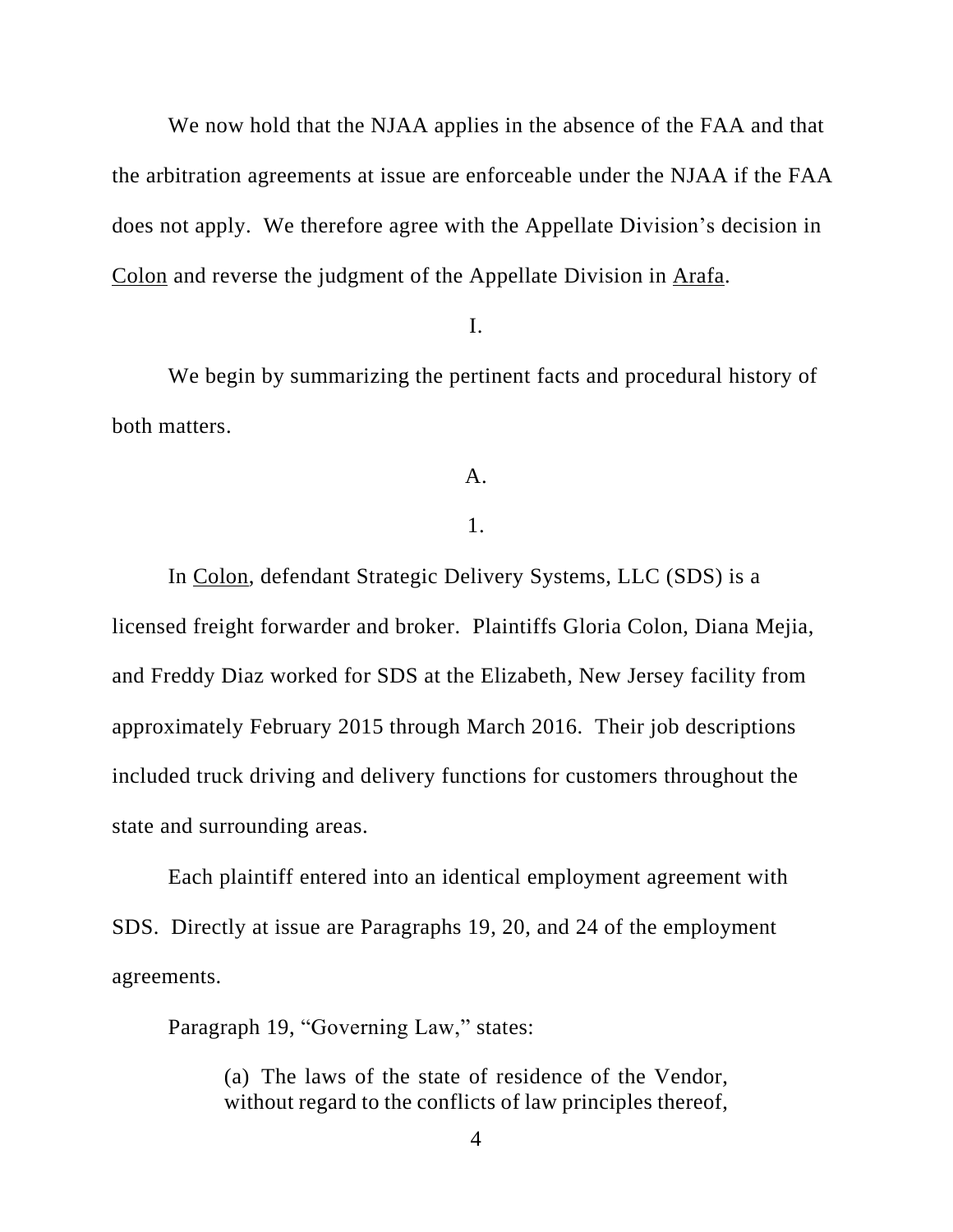shall govern this Agreement, including its construction and interpretation, the rights and remedies of the parties hereunder, and all claims, controversies or disputes (whether arising in[ ]contract or tort) between the parties.

(b) The parties voluntarily agree to waive any right to a trial by jury in any suit filed hereunder and agree to adjudicate any dispute pursuant to Paragraph 20 below.

Paragraph 20, "Arbitration and Waiver to Join a Class," states:

(a) Agreement to Arbitrate. The parties agree to comply to be bound by the [FAA]. The parties agree that any dispute, difference, question or claim arising out of or in any way relating to this Agreement or the transportation services provided hereunder shall be subject to binding arbitration in accordance with the Rules for Commercial Arbitration of the American Arbitration Association ("AAA") in effect at the time such arbitration is initiated. The parties agree that the issue of arbitrability shall be determined by the arbitrator applying the law of the state of the Vendor.

. . . .

(b) Voluntary Waiver to Join a Class. Vendor hereby agrees that any arbitration, suit, action or other legal proceedings arising out of or in any way relating to this Agreement or the services provided hereunder shall be conducted and resolved on an individual basis only and not on a class-wide, multiple plaintiff, collective or similar basis unless mutually agreed to in writing by all interested parties. Vendor hereby voluntarily and expressly waives any right it may have to join any suit, action, arbitration or other legal proceeding arising out of or in any way relating to this Agreement or the services provided hereunder on a class-wide, multiple plaintiff, collective or similar basis.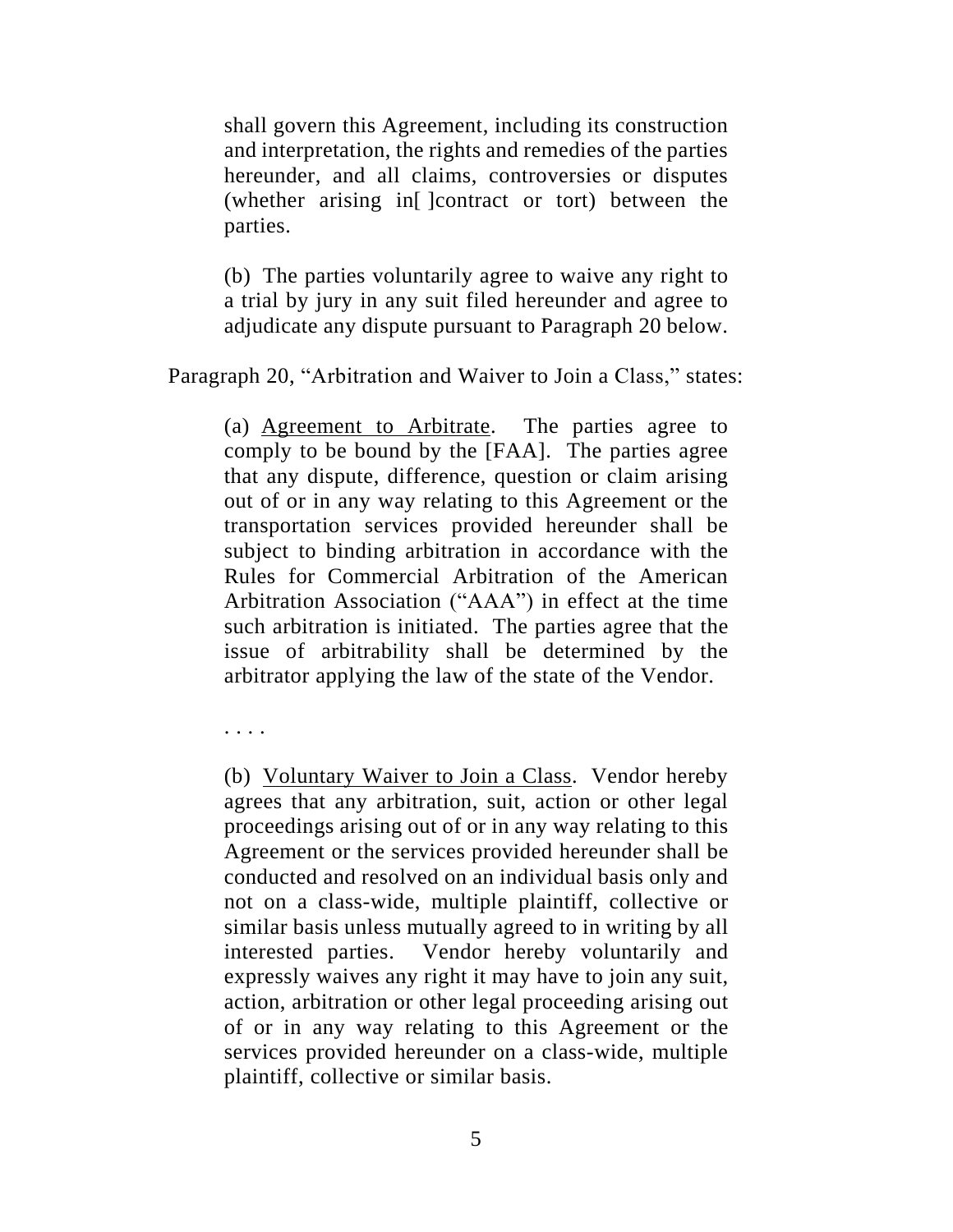Paragraph 24, "Reformation and Severability," states:

If any provision of the Agreement shall be invalid, illegal or unenforceable, it shall to the extent possible, be modified in such a manner as to be valid, legal[,] and enforceable but so as to most nearly retain the intent of the parties, and if such modification is not possible, such provision shall be severed from this Agreement, and in[ ]either case the validity, legality and enforceability of the remaining provisions of this Agreement shall not in any way be affected or impaired thereby.

2.

Plaintiffs filed a class action complaint against SDS on behalf of themselves and similarly situated persons who performed truck driving and/or delivery services for SDS. Plaintiffs alleged SDS violated the New Jersey Wage and Hour Law by failing to pay overtime wages and violated the New Jersey Wage Payment Law by illegally withholding monies.

SDS filed a motion to dismiss the complaint and compel arbitration on an individual basis pursuant to plaintiffs' arbitration agreements. Because plaintiffs failed to mention the arbitration agreements in their complaint, SDS thus relied on materials not in plaintiffs' complaint, and the trial court applied a summary judgment standard to SDS's motion.

On January 2, 2018, the trial court granted SDS's motion to dismiss and compel arbitration. The trial court found the language of the arbitration agreements was clear and unambiguous, and that plaintiffs were compelled to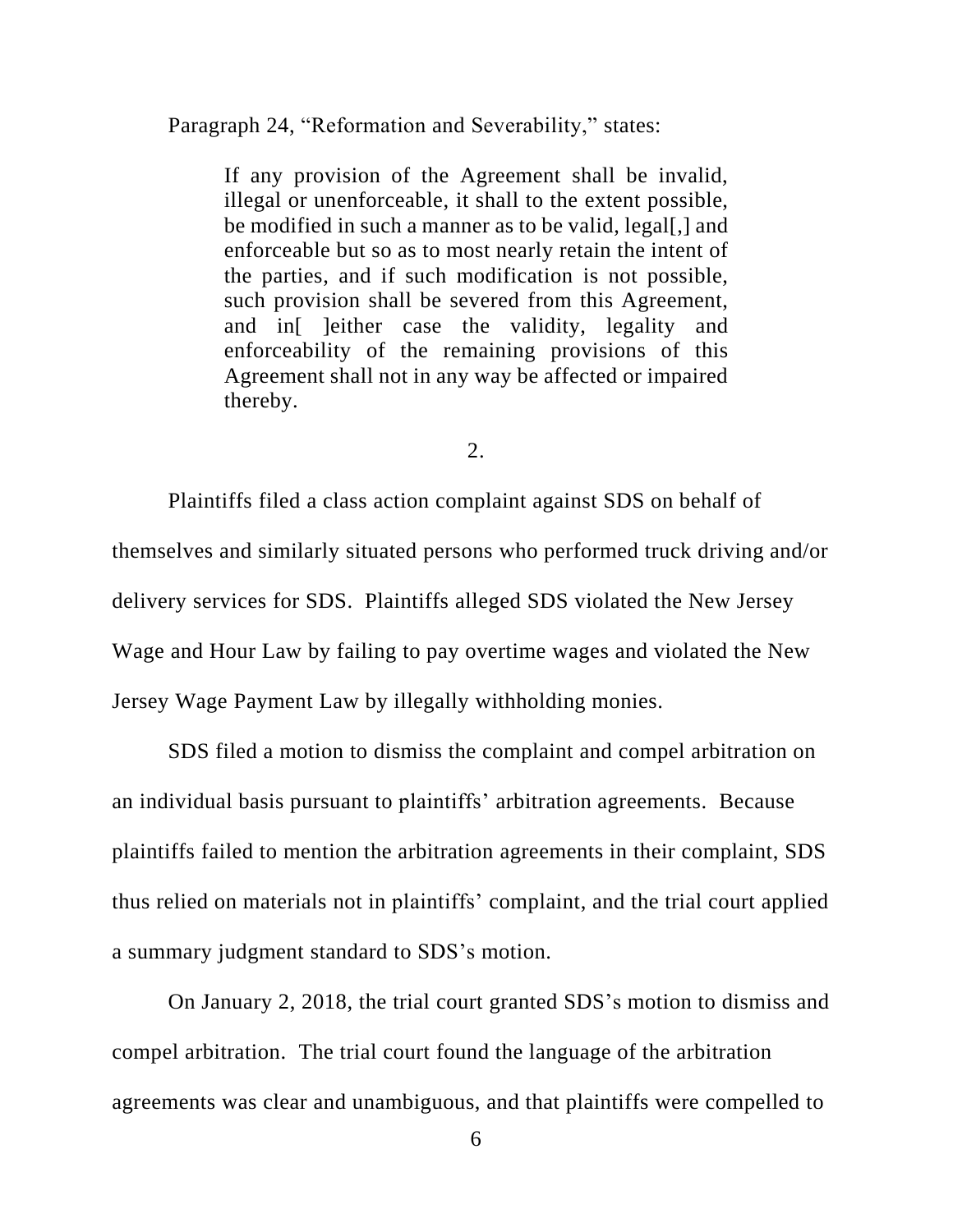adjudicate any disputes through arbitration. The trial court addressed only the issue of arbitration and not the other claims raised in the complaint.

The Appellate Division substantially agreed with the trial court, holding in its published decision that plaintiffs waived their right to a jury trial. Colon v. Strategic Delivery Sols., LLC, 459 N.J. Super. 349, 360 (App. Div. 2019). The court recognized a plaintiff may waive the right to a jury trial in an arbitration agreement so long as the language is clear and unambiguous. Id. at 361. Here, the Appellate Division found plaintiffs clearly and unambiguously waived their right to a jury trial in Paragraph 19 of the employment agreements. Ibid. The court further found plaintiffs chose to arbitrate their disputes by agreeing to adjudicate any dispute "pursuant to Paragraph 20," which contained the arbitration agreement language. Id. at 361-62.

The Colon court likewise found that plaintiffs had clearly and unambiguously waived their ability to proceed as a class on their statutory claims. Id. at 363. The Appellate Division distinguished Colon from Muhammad v. County Bank of Rehoboth Beach, DE, 189 N.J. 1, 15-16 (2006), in which this Court found unconscionable a class-arbitration waiver embedded in a consumer contract of adhesion. Colon, 459 N.J. Super. at 363. The panel explained that "this case does not involve a class-arbitration waiver and it was not a consumer contract." Ibid.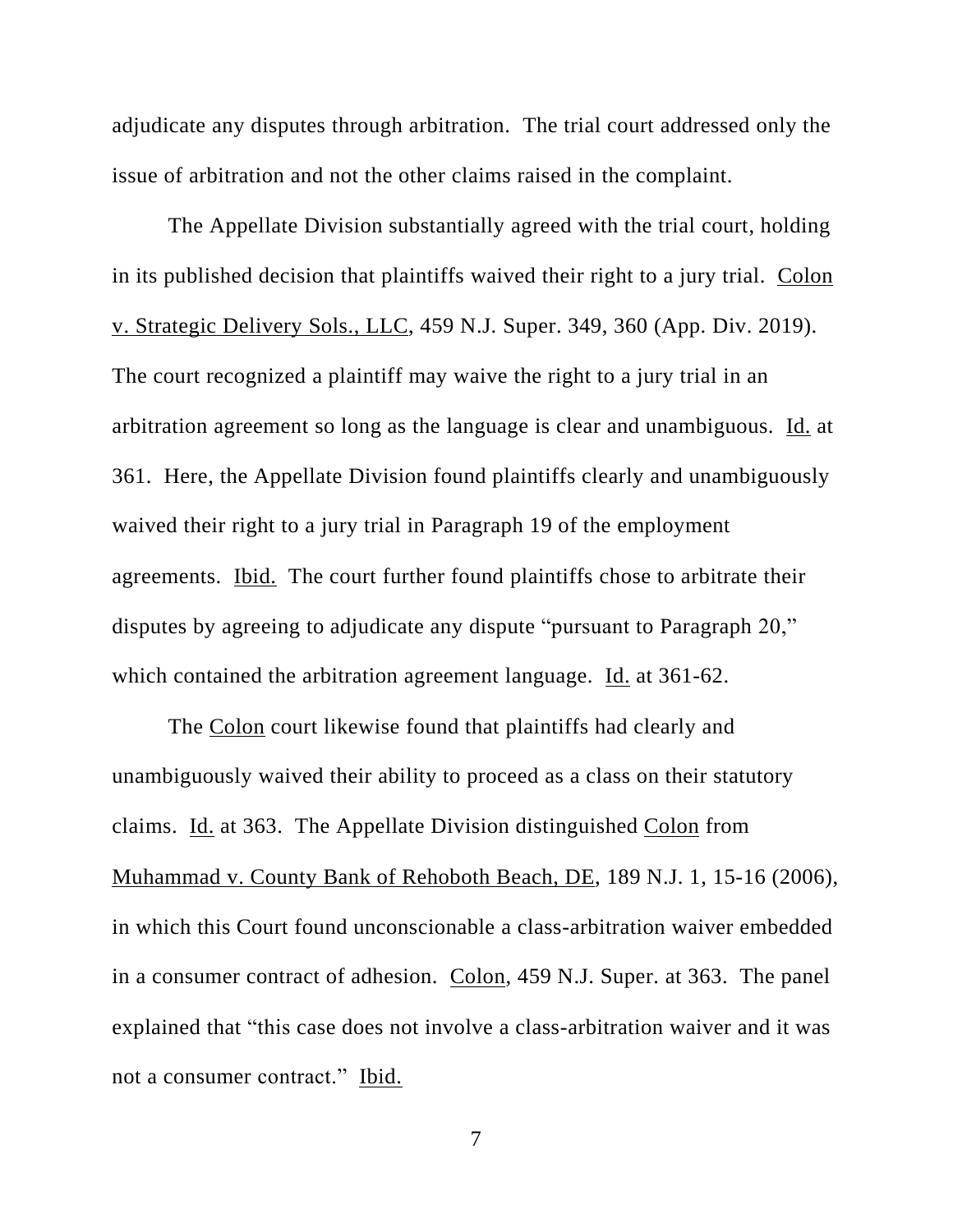As to the legal question of whether the NJAA may apply to an agreement exempt from the FAA, the Colon panel held that it may: the FAA does not "occupy the entire field of arbitration," id. at 359 (citing Volt Info. Scis., Inc. v. Bd. of Trs. of Leland Stanford, Jr., Univ., 489 U.S. 468, 477 (1989)), and it therefore does not "preempt[] the enforcement of state arbitration statutes," id. at 359-60 (quoting Palcko v. Airborne Express, Inc., 372 F.3d 588, 595 (3d Cir. 2004)). The Appellate Division thus determined that "the NJAA could be applied even if the FAA did not apply." Id. at 360.

The appellate court found, however, that a key issue remained to be resolved: "[t]he trial court did not determine whether plaintiffs were providing transportation services on an interstate basis." Id. at 358. Because the FAA exempts "contracts of employment of seamen, railroad employees, or any other class of workers engaged in foreign or interstate commerce," ibid. (quoting 9 U.S.C. § 1), the panel found it essential to determine, in the first instance, whether the FAA exemption was even applicable here and therefore vacated the trial court's order granting summary judgment and remanded the case, id. at 359.

Ultimately, the Colon court explained that, "if plaintiffs are not engaged in interstate commerce, then the FAA's section one exemption would not apply (assuming they are providing transportation services), and plaintiffs would be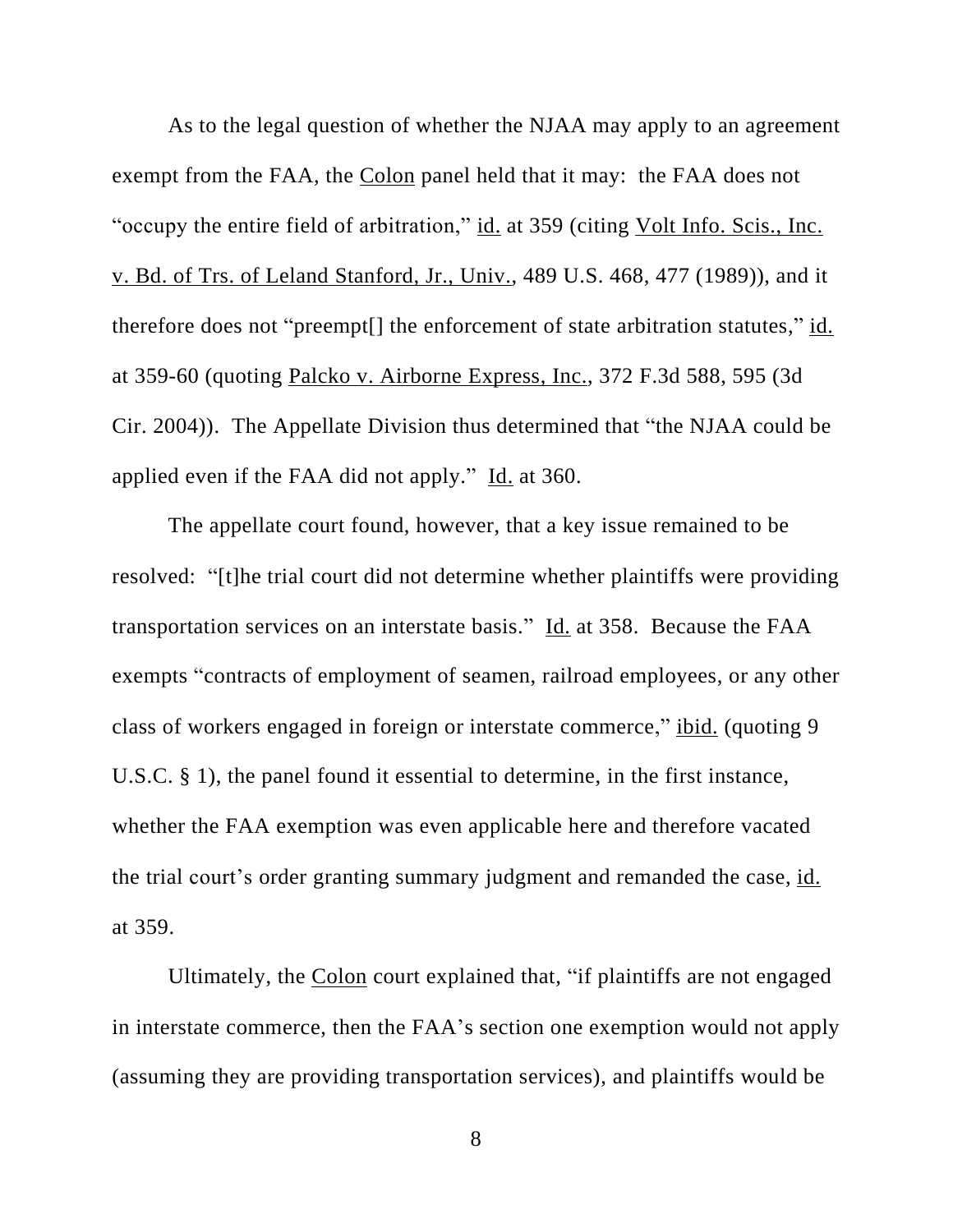required to arbitrate their claims under the FAA." Ibid. If on the other hand plaintiffs "are engaged in interstate commerce and exempt under the FAA," then "we will enforce the arbitration provision under the NJAA." Id. at 359- 60.

B.

1.

In Arafa, decided one day after Colon, plaintiff Essam Arafa began working for defendant Health Express Corporation (Health Express) in April 2016. He was hired to deliver medicines and pharmaceutical products from pharmacies and medical offices in New Jersey to customers throughout the state and in surrounding areas.

Arafa signed an employment agreement and an arbitration agreement with Health Express. The arbitration agreement states:

> In the event of a dispute between the Parties, the Parties agree to resolve the dispute as described in this Agreement. This Agreement is governed by the Federal Arbitration Act, 9 U.S.C. § 1, et seq., and applies to any dispute defined below in paragraph A(1). BY AGREEING TO ARBITRATE ALL SUCH DISPUTES, THE PARTIES TO THIS AGREEMENT AGREE THAT ALL SUCH DISPUTES WILL BE RESOLVED THROUGH BINDING ARBITRATION BEFORE AN ARBITRATOR AND NOT BY WAY OF A COURT OR JURY TRIAL.

Paragraph A(3) of the agreement, titled "Class Action Waiver," provides: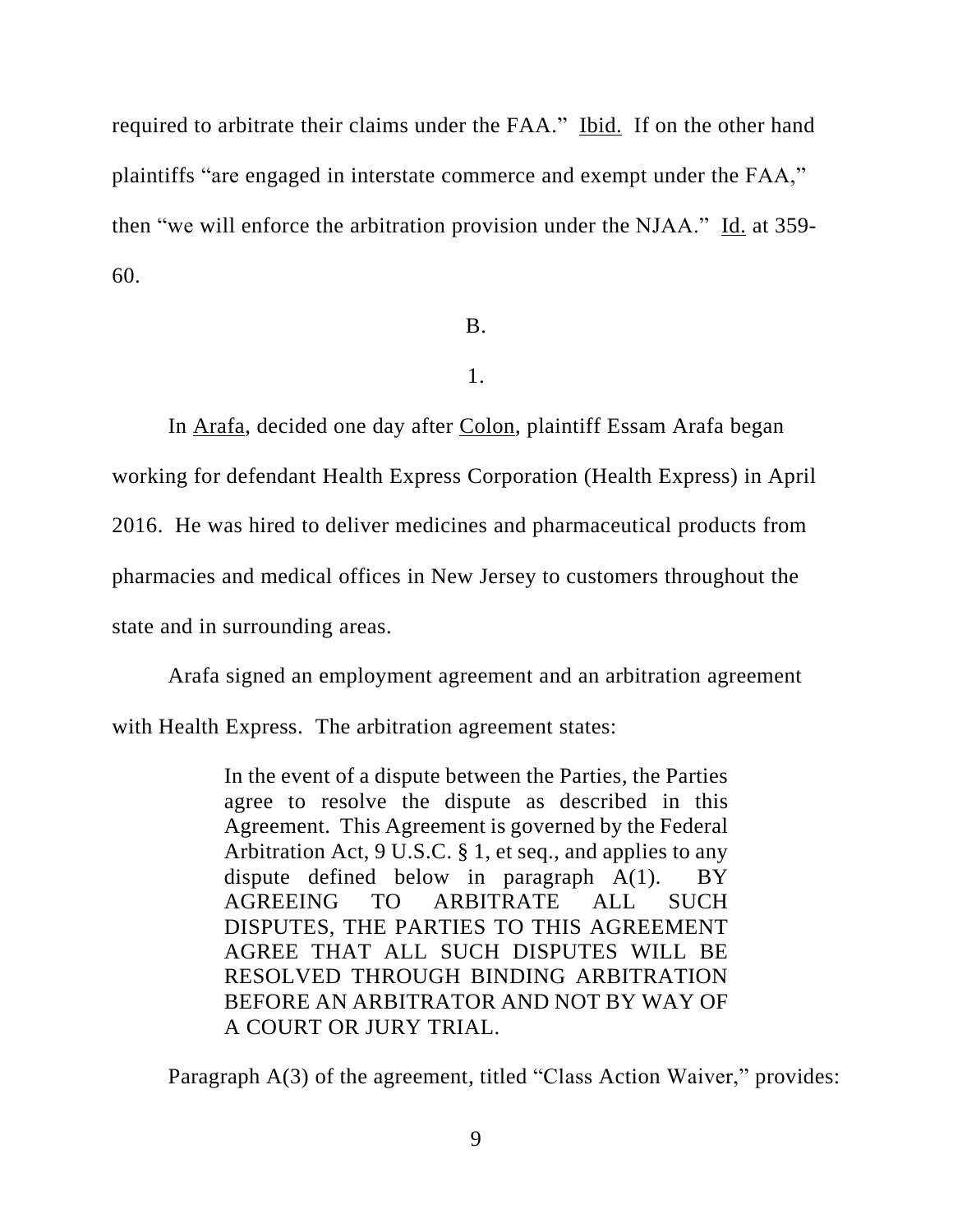There will be no right or authority for any claim and/or dispute to be brought, heard or arbitrated as a class action, collective action or representative action . . . . The arbitrator shall not have any authority to hear or arbitrate any such class, collective or representative action. Regardless of anything else in this Agreement and/or rules of procedures that might otherwise apply by virtue of any arbitration organization rules or procedures, including without limitation the rules of the [AAA], the enforceability and validity of this Class Action Waiver may be determined only by a court and not by an arbitrator. In addition, this Class Action Waiver shall not be severable from this Agreement in any instance in which: (a) the dispute is filed as a class, collective or representative action and (b) a civil court of competent jurisdiction finds the Class Action Waiver is unenforceable. In such instances, the class, collective or representative action must be litigated in a civil court of competent jurisdiction.

Paragraph F, the "Enforcement Clause," provides:

This Agreement is the full and complete agreement governing the formal resolution of dispute between Contractor and the Company. Except as stated in paragraph A(3) [(the Class Action Waiver)] above, in the event any portion of this Agreement is deemed unenforceable, the remainder of it will be enforceable.

2.

Arafa filed a class action complaint against Health Express on behalf of

himself and others similarly situated. He alleged Health Express misclassified

him and the class members as independent contractors, violating New Jersey's

Wage and Hour and Wage Payment Laws. Arafa also alleged Health Express

failed to pay overtime wages and illegally withheld monies.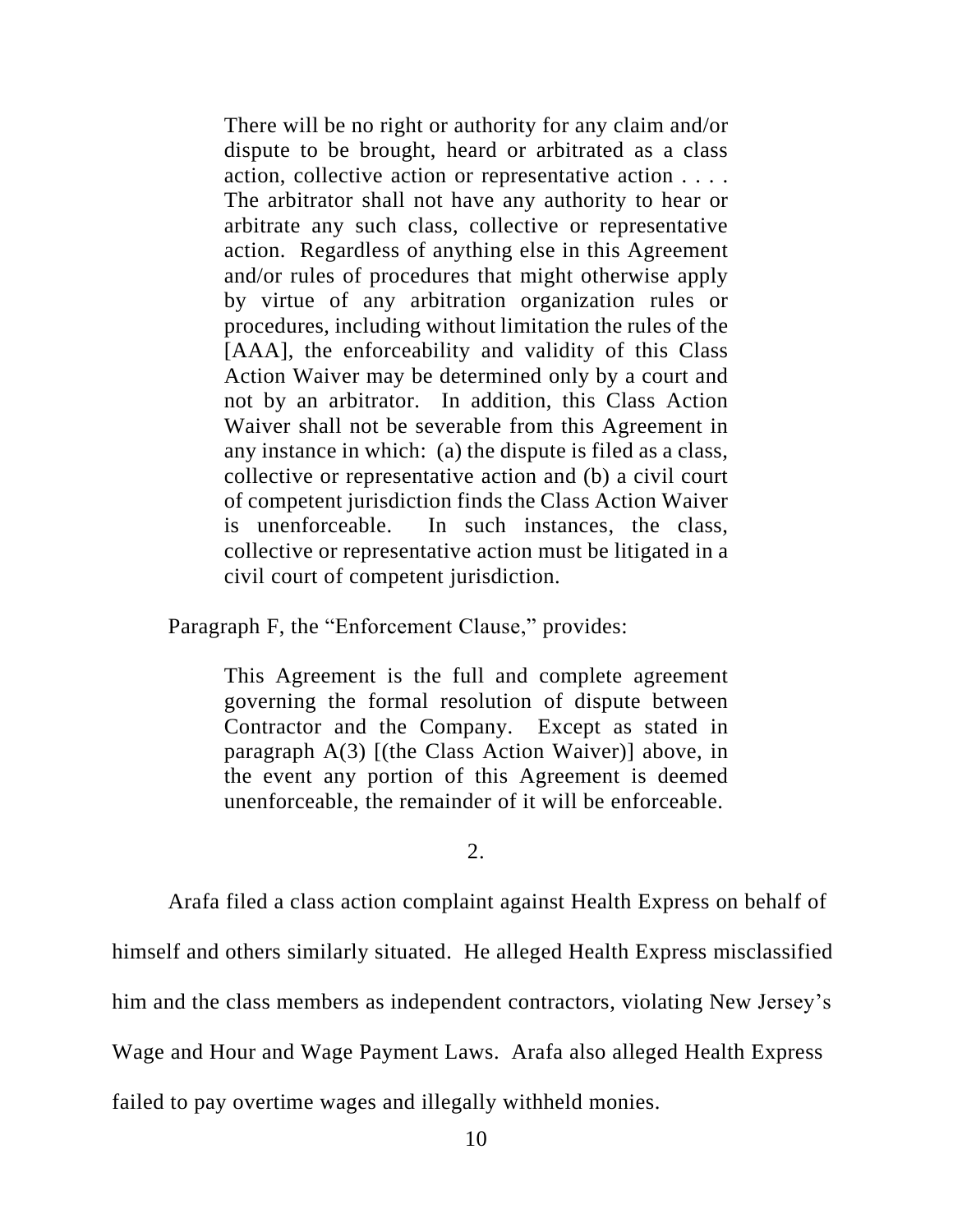Health Express filed a motion to dismiss, or alternatively, to stay the proceeding and compel arbitration pursuant to the parties' arbitration agreement. The trial court granted Health Express's motion to dismiss and compel arbitration and ordered the class to pursue all claims in arbitration on an individual basis.

The Appellate Division reversed. Relying on a recent United States Supreme Court decision that 9 U.S.C. § 1 exempts "not only agreements between employers and employees but also agreements that require independent contractors to perform work," the Appellate Division held Arafa was exempt from the FAA and its requirements concerning arbitration under section 1. (quoting New Prime Inc. v. Oliveira, 586 U.S. \_\_\_, 139 S. Ct. 532, 539 (2019)).

Further, the court found that the inapplicability of the FAA undermined the entire premise of the parties' contract. The Appellate Division held the arbitration agreement was "unenforceable for lack of mutual assent" and stated that "all other arbitration issues [were] moot." The Arafa panel did not address Health Express's argument that the clause stating the FAA governs can be severed from the remainder of the agreement. Nor did it consider Arafa's argument that the class-action waiver in his contract is unenforceable because it violates federal and state law.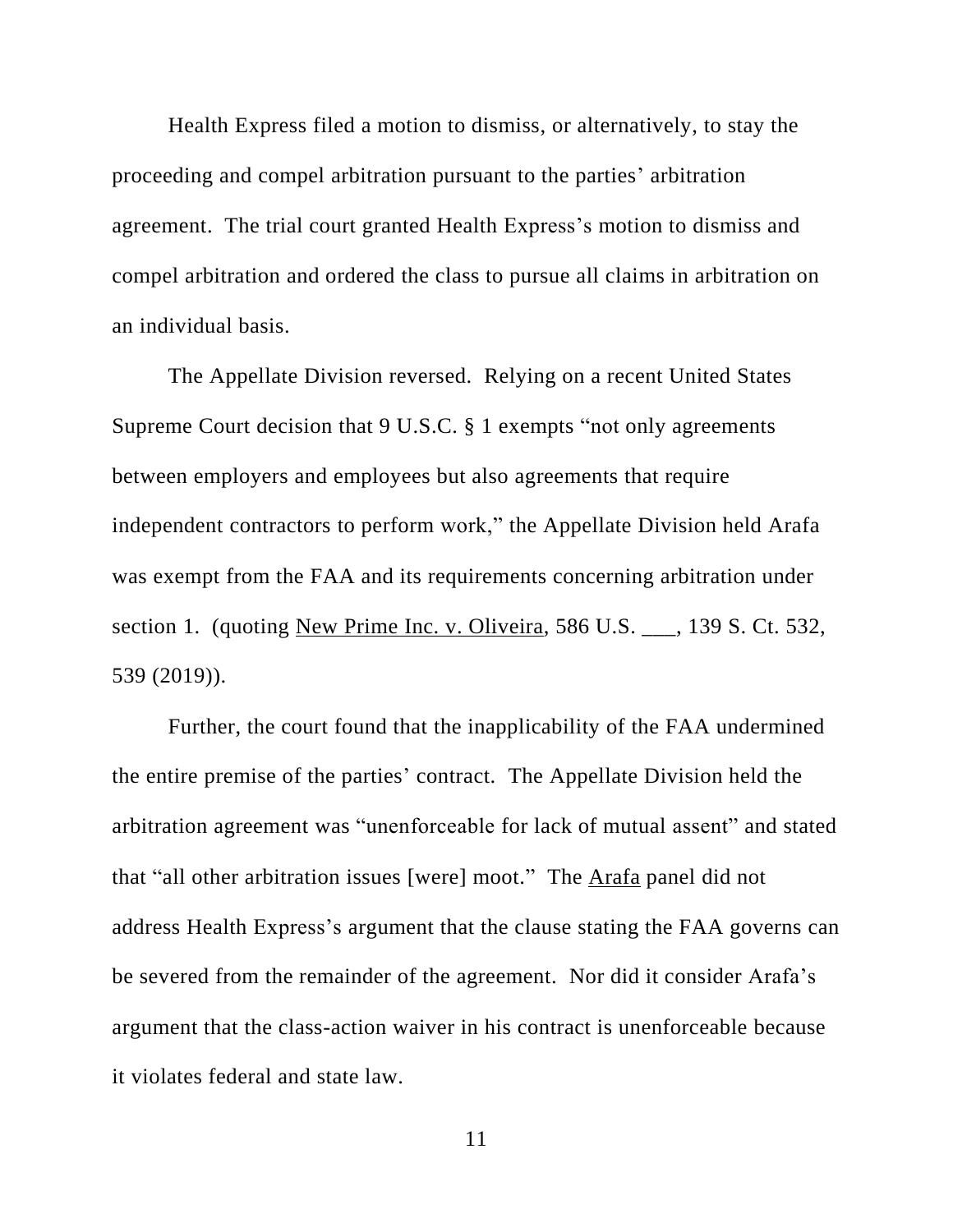We granted plaintiffs' petition for certification in Colon, 239 N.J. 519 (2019), and defendant Health Express's petition for certification in Arafa, 239 N.J. 516 (2019). We also granted the motions of the National Employment Lawyers Association of New Jersey (NELA) and the New Jersey Association for Justice (NJAJ) to participate as amici curiae.

## II.

#### A.

## 1.

Plaintiff Colon, on behalf of the class members, asserts they are transportation workers for purposes of section 1 of the FAA and are therefore exempt from arbitration. Because the arbitration agreements designated the FAA as the "sole and exclusive governing law," plaintiffs argue there was no "meeting of the minds" because there was no other basis in the contract for arbitration.

Plaintiffs also argue that, by applying the NJAA, the Appellate Division rewrote the parties' arbitration agreements to substitute the express provision in favor of the FAA. Plaintiffs assert the NJAA is not mentioned in the employment contracts nor the arbitration agreements. As such, plaintiffs argue there must be "clear intent" to apply the state law in place of the FAA, which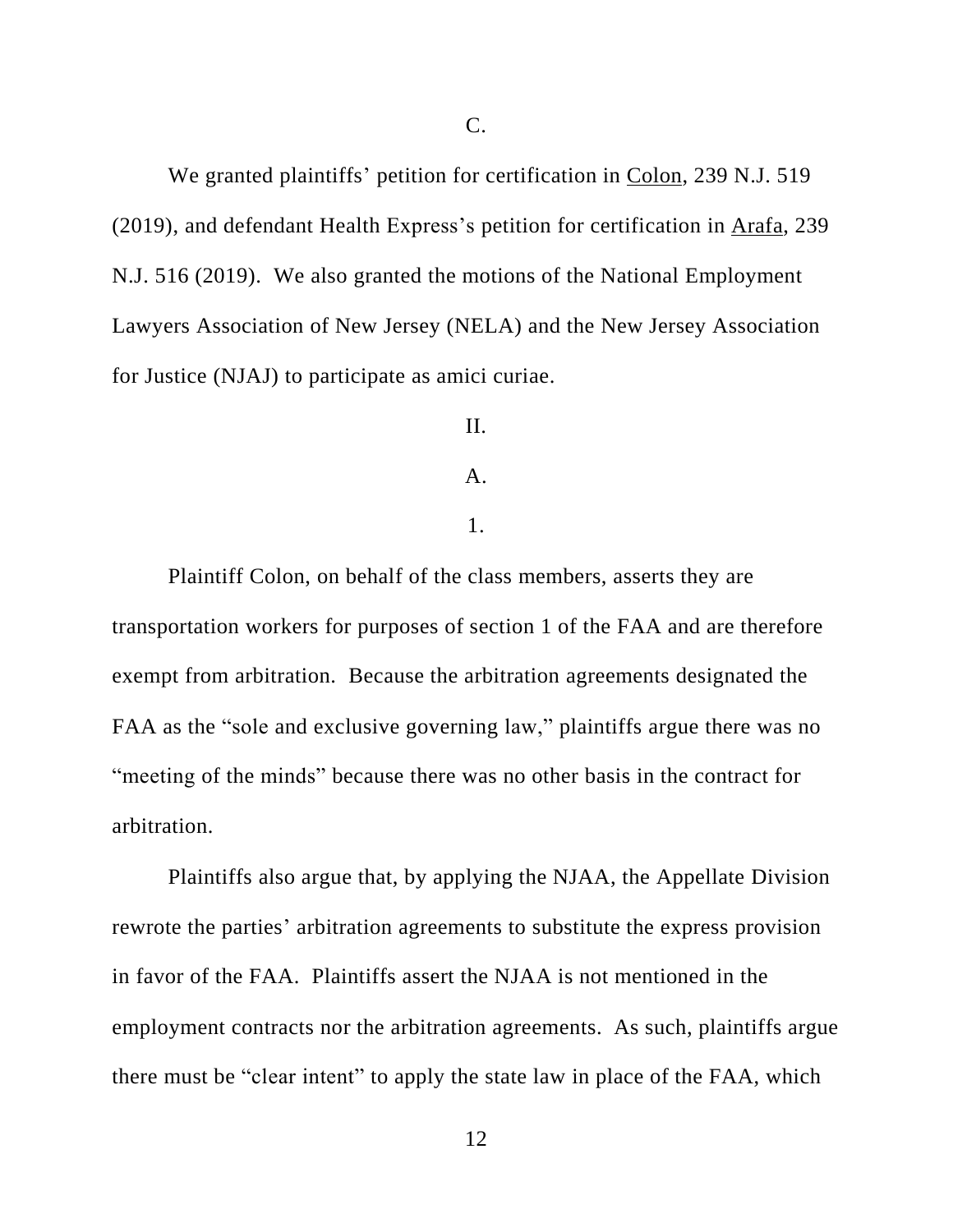they allege did not exist here. Ultimately, plaintiffs argue there was no mutual assent for the NJAA to apply to the parties' arbitration agreements.

Plaintiffs also challenge the Appellate Division's finding that they waived their right to proceed in court through the arbitration agreement, stressing that their arbitration agreements fail to expressly mention their statutory wage claims. Specifically, plaintiffs rely on Garfinkel v. Morristown Obstetrics & Gynecology Associates, P.A., 168 N.J. 124 (2001), and Moon v. Breathless Inc., 868 F.3d 209 (3d Cir. 2017), in alleging their arbitration agreements contained no mention, either expressly or by general reference, of statutory claims; accordingly, plaintiffs argue, those statutory claims were never part of the arbitration agreement. Plaintiffs add that their designation as independent contractors is a further indication the parties did not anticipate statutory wage claims would be included in the arbitration agreements.

### 2.

Plaintiff Arafa agrees with the Colon plaintiffs' assertions about the applicability of the NJAA. Arafa stresses that he was a transportation worker engaged in interstate commerce and was therefore exempt from the FAA under section 1. According to Arafa, because the arbitration agreement identifies the FAA as the sole and exclusive governing law, and because he is exempt from arbitration under section 1, there could have been no meeting of the minds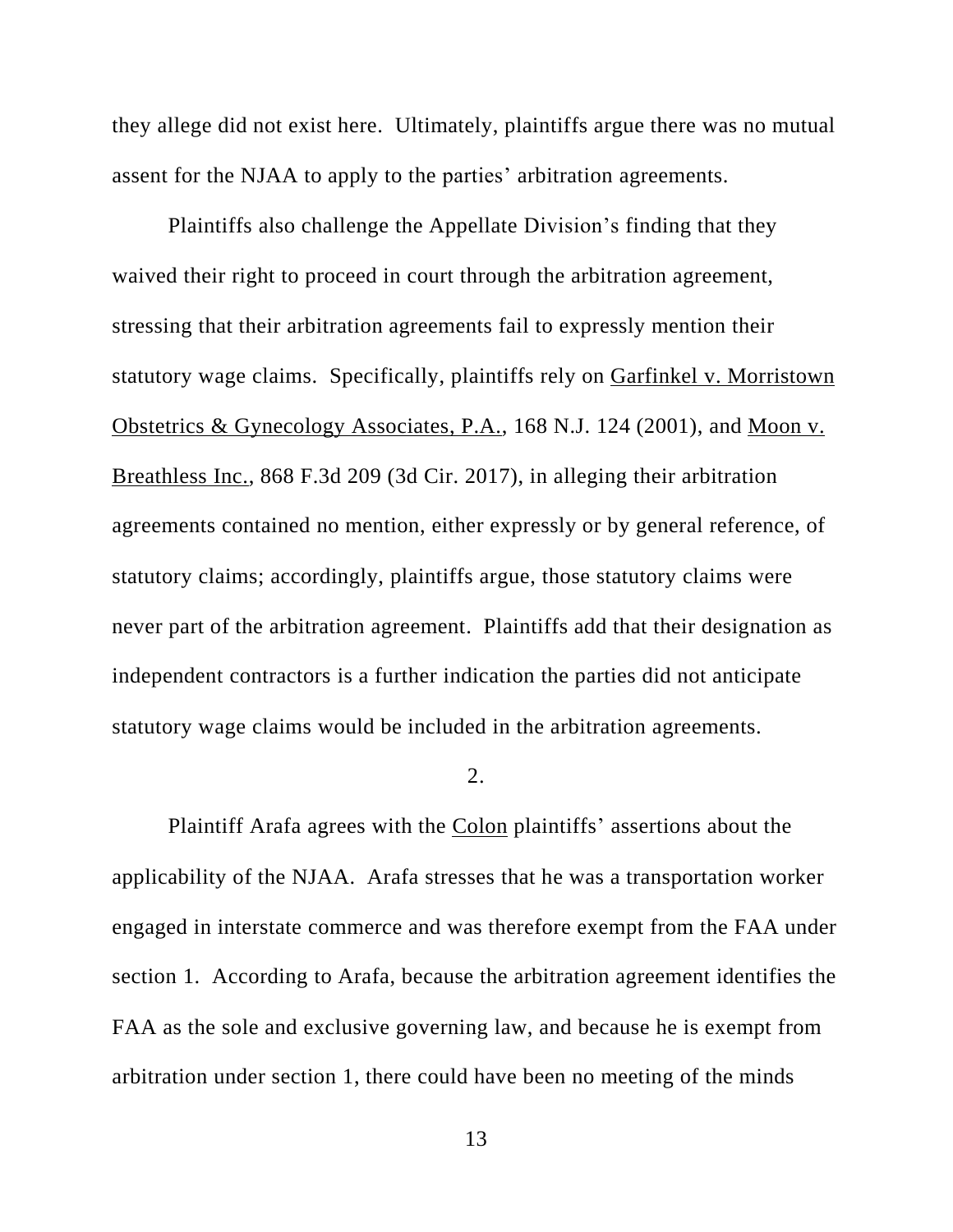about arbitration. Arafa asserts he did not manifest a common understanding of the contract terms because he agreed to be bound by the FAA, which exempts him from arbitration. Therefore, Arafa argues he did not clearly and unequivocally agree to arbitrate.

Further, Arafa argues that absent clear intent to apply non-FAA law, the FAA must be applied. Specifically, Arafa asserts that absent express intent to apply the NJAA, the state law cannot be applied in the FAA's place.

3.

Amicus curiae NELA aligns itself with Colon's and Arafa's position: the contractual waiver of the right to a jury trial must be clear, unmistakable, and explicitly stated. NELA argues that Colon and the class did not have a clear mutual understanding with SDS of their assent to the arbitration provision. As such, NELA argues that because the arbitration agreements applied to a waiver of statutory rights, the lack of mutual assent rendered the arbitration agreements invalid and unenforceable. NELA also argues the Appellate Division reformulated the parties' agreement to provide that the NJAA applied.

4.

Amicus curiae NJAJ also aligns itself with the plaintiffs' position, arguing the parties entered into an agreement that was invalid under their own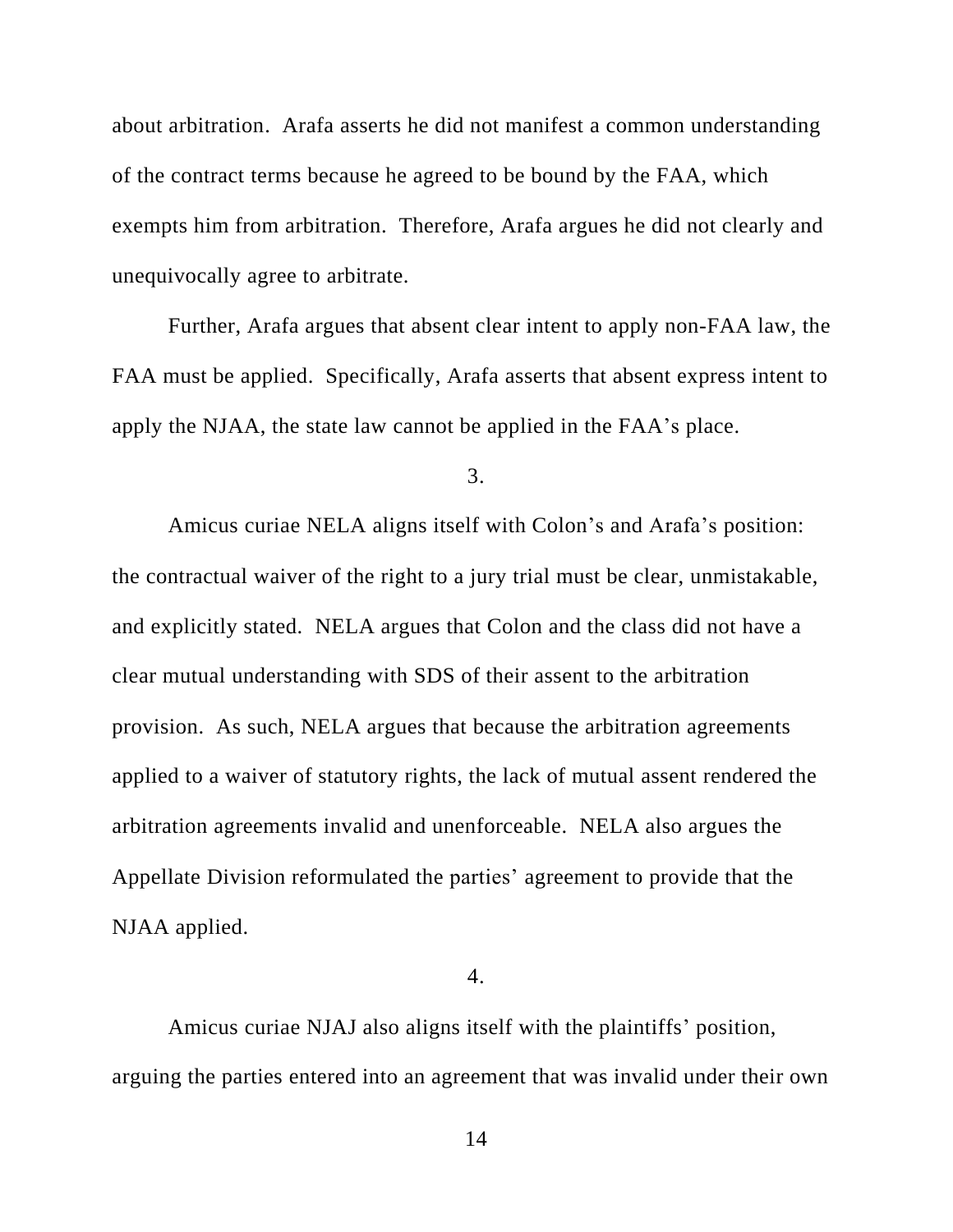choice of applicable law, and therefore, there was no mutual assent at the time the arbitration agreement was entered into. NJAJ argues that here, the parties agreed to arbitrate pursuant to the FAA, and the NJAA is therefore superseded and inapplicable.

Additionally, although NJAJ recognizes the FAA does not generally preempt state law, it posits that there is a direct conflict between the FAA and the NJAA in this matter. Specifically, NJAJ argues Congress intended to reserve more specific dispute resolution legislation for itself concerning transportation workers who are exempt under section 1 of the FAA. Therefore, NJAJ asserts that any state law allowing arbitration of claims brought by transportation workers engaged in interstate commerce is preempted through its conflict with the FAA as contrary to Congress's intent.

#### B.

### 1.

Defendant SDS asserts this Court should affirm the Appellate Division in Colon because arbitration agreements need not explicitly refer to statutory claims in order to be enforceable. Rather, SDS argues this Court has found arbitration agreements enforceable that had no scope-limiting language and no references to statutory claims.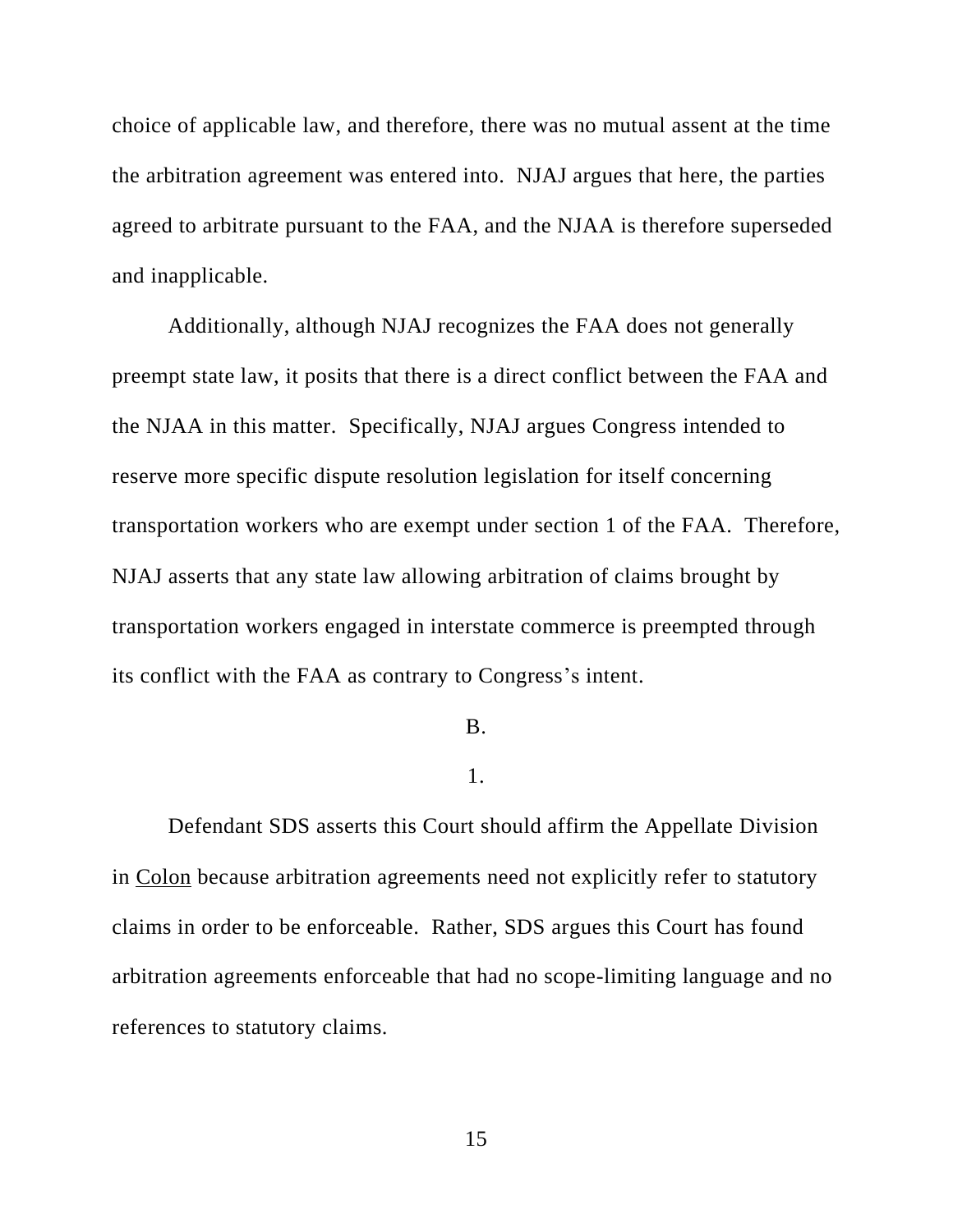Further, SDS asserts that plaintiffs' argument that the parties lacked mutual assent is premature because the Appellate Division did not determine whether the FAA applied to the arbitration agreements at issue. Here, SDS argues, it is disputed whether plaintiffs engaged in interstate commerce because the trial court did not address the issue. Therefore, SDS argues that until the trial court determines the FAA's applicability to the arbitration agreements, the issue of mutual assent should not be addressed.

SDS also argues the parties expressly anticipated that a court may invalidate only specific provisions of the agreements in the event those provisions are found unenforceable. SDS asserts the Severability Clause of the parties' agreements permits reformation or severance "of an illegal or unenforceable contractual provision, in order to retain the parties' intent." According to SDS, by applying the NJAA to arbitration agreements, the Appellate Division was enforcing the Severability Clause. Further, SDS notes that nothing in the arbitration agreements precludes application of the NJAA.

## 2.

Defendant Health Express in Arafa argues this Court should follow the Colon decision because the matters are factually identical and because the Appellate Division in Colon recognized both the FAA and the NJAA are in favor of arbitration. Conversely, Health Express argues the Appellate Division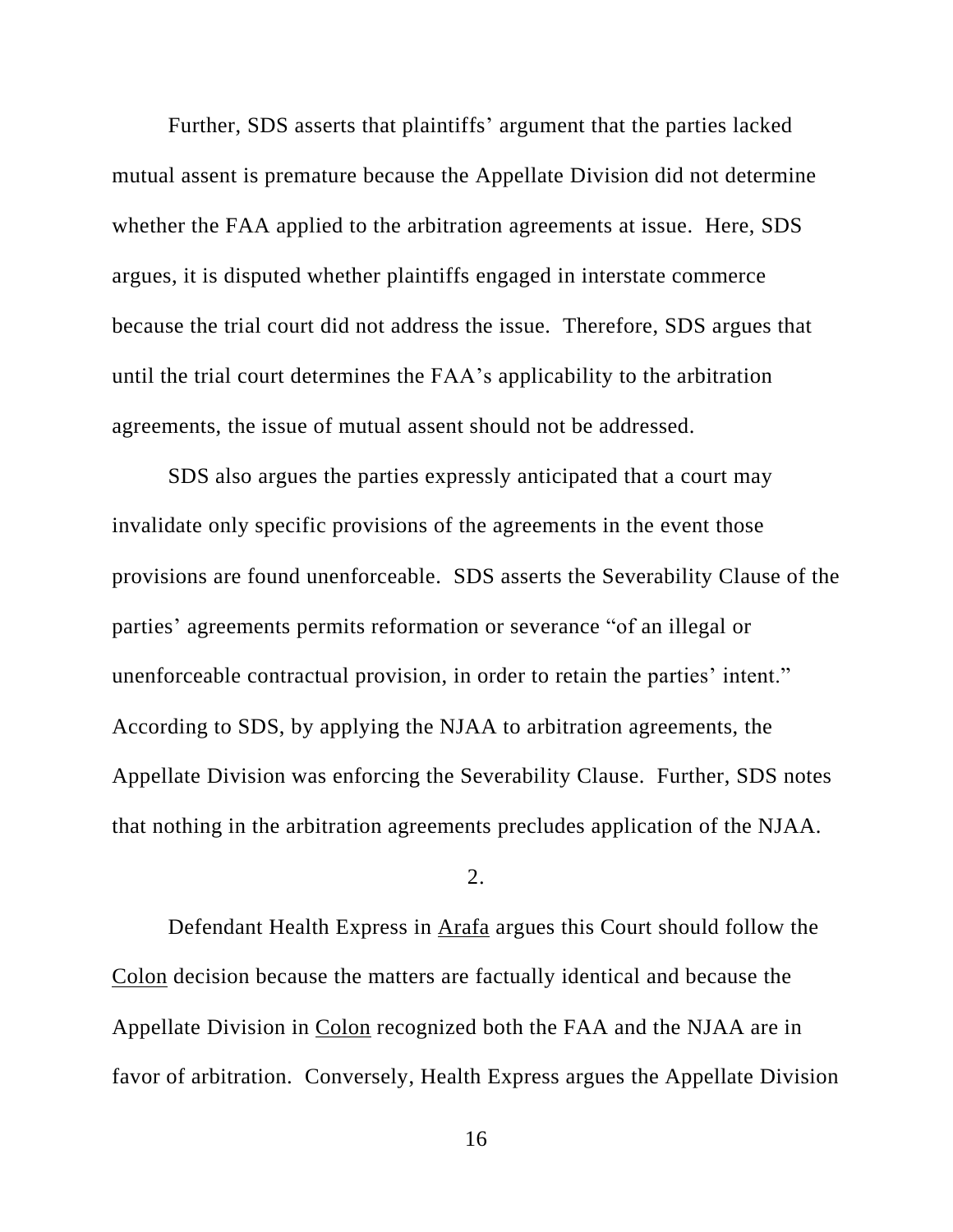in Arafa misapplied New Prime because the FAA does not preempt state law or "reflect a congressional intent to occupy the entire field of arbitration."

Health Express asserts the FAA choice of law provision should not be interpreted as in conflict with the purpose of the arbitration agreement. Further, Health Express argues the parties unequivocally agreed to arbitrate their disputes, and the FAA's inapplicability to the parties did not destroy the intent to arbitrate in general.

Health Express asserts this Court should sever the unenforceable provision of the arbitration agreement and enforce the remainder. According to Health Express, the FAA choice of law provision may be severed without defeating the central purpose of the arbitration agreement. After severing the FAA provision, Health Express asserts this Court should enforce the arbitration agreement under New Jersey law.

# C.

In considering the issues raised by the parties here, we first address the legal question common to both appeals before us -- whether, if the agreements at issue are exempt from the FAA under 9 U.S.C. § 1, they may be enforceable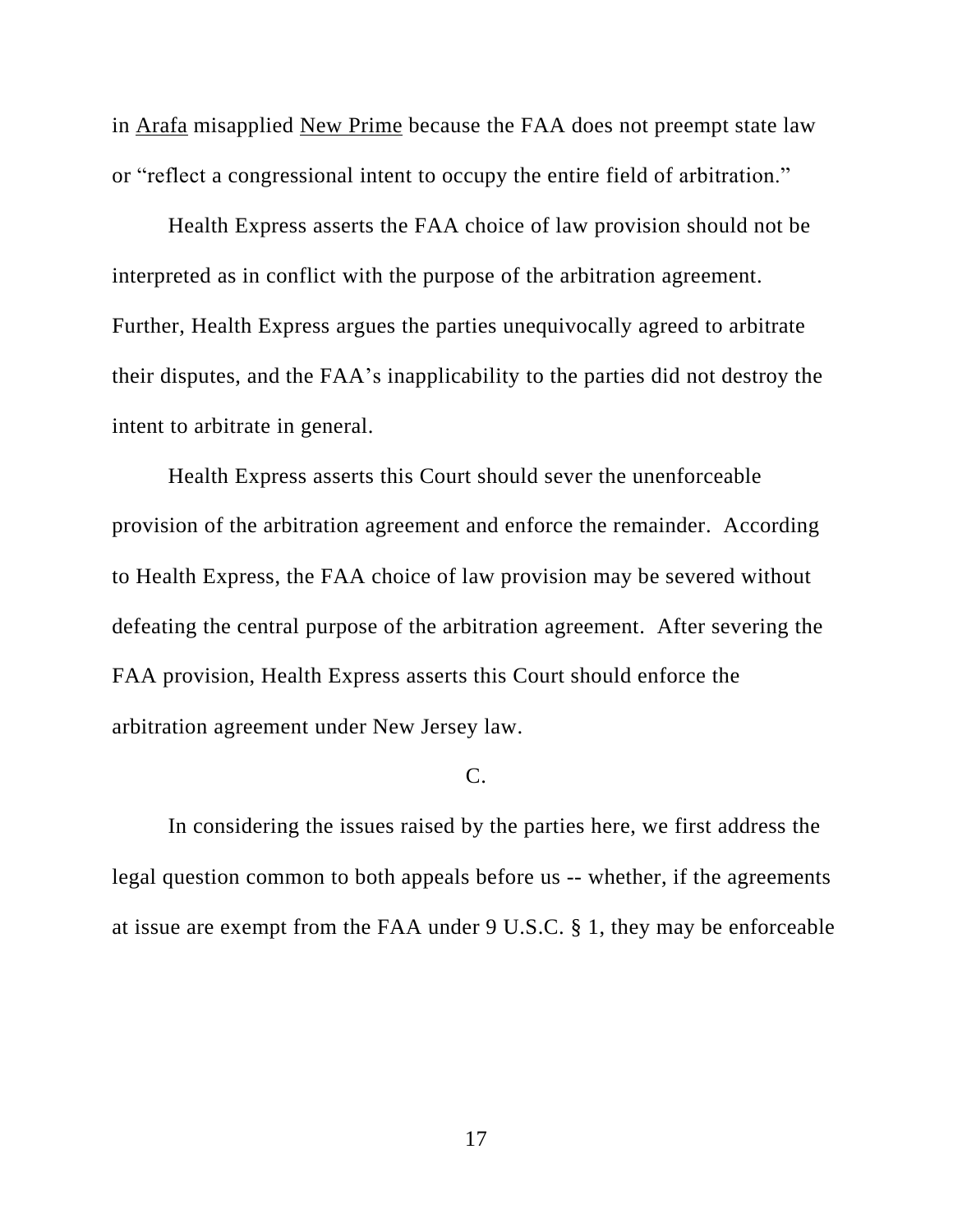under the NJAA.<sup>1</sup> We then address the challenges to the enforceability of the agreements specific to each case.

# III.

## $\mathbf{A}$ .

The Federal Arbitration Act, 9 U.S.C. §§ 1 to 16, was enacted in "response to [the] hostility of American courts to the enforcement of arbitration agreements." Circuit City Stores, Inc. v. Adams, 532 U.S. 105, 111 (2001). In enacting the FAA, "Congress intended 'to place arbitration agreements upon the same footing as other contracts.'" Goffe v. Foulke Mgmt. Corp., 238 N.J. 191, 208 (2019) (quoting Gilmer v. Interstate/Johnson Lane Corp., 500 U.S. 20, 24 (1991)). The Act now effectively compels courts to enforce a wide range of arbitration agreements. Circuit City, 532 U.S. at 111. The FAA has a liberal federal policy of favoring arbitration and requires courts to enforce arbitration agreements according to their terms. Atalese v. U.S. Legal Servs. Grp., L.P., 219 N.J. 430, 439 (2014).

<sup>&</sup>lt;sup>1</sup> We note that it remains a disputed issue whether the plaintiffs in  $\frac{Colon}{ed}$  fall within the class of workers covered by section 1: the Appellate Division remanded for fact-finding on that subject, and it may therefore still develop that the exemption provision does not apply and the FAA governs the agreement. Our determination as to the applicability of the NJAA may therefore not turn out to bear directly upon the case.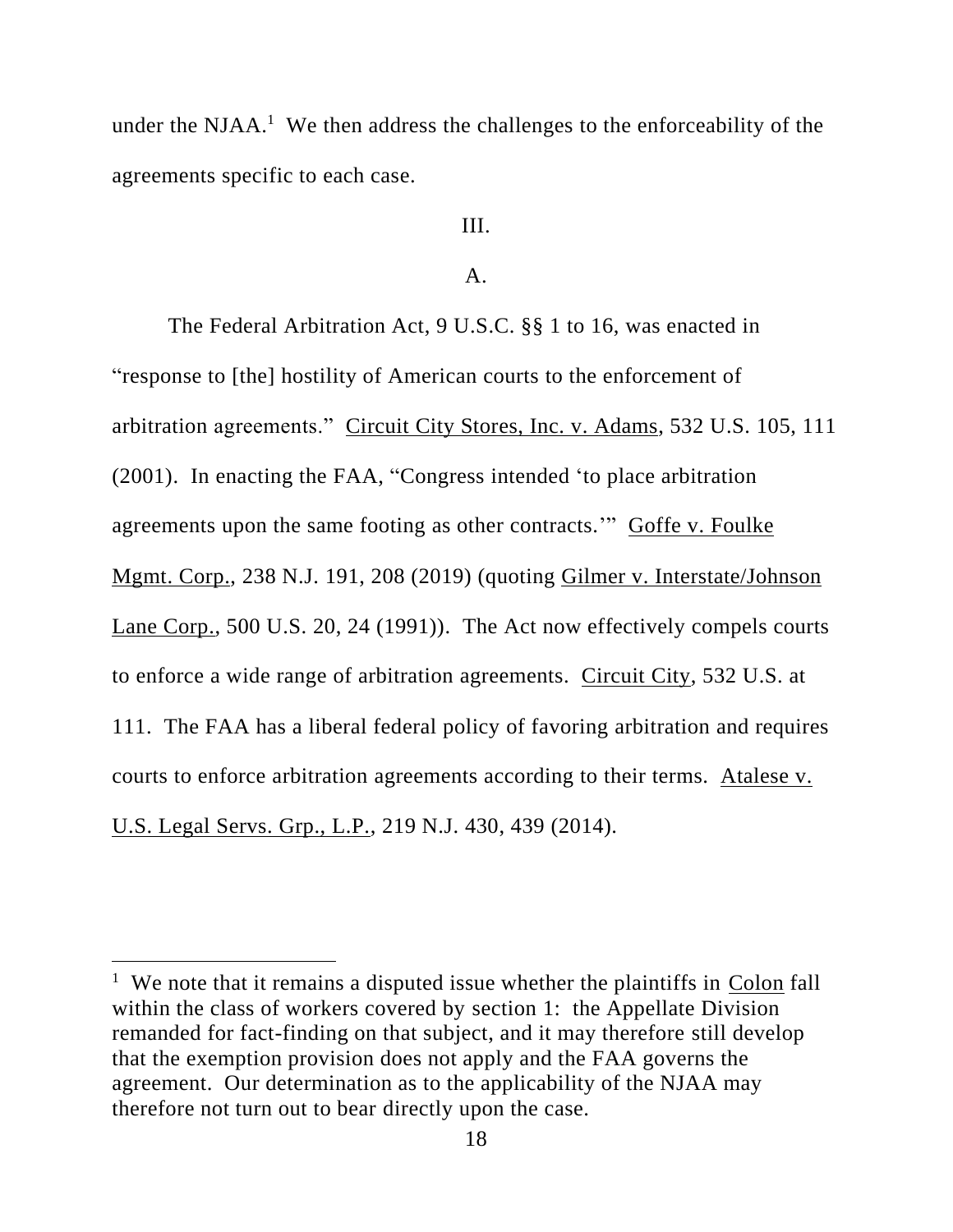As "the supreme law of the land regarding arbitration," Goffe, 238 N.J. at 207, "[t]he FAA . . . preempts any state rule discriminating on its face against arbitration," Kindred Nursing Ctrs. Ltd. P'ship v. Clark, 581 U.S. \_\_\_, 137 S. Ct. 1421, 1426 (2017). Significantly, however, the FAA "contains no express pre-emptive provision, nor does it reflect a congressional intent to occupy the entire field of arbitration." Volt Info. Scis., 489 U.S. at 477. And, although the FAA preempts state laws that treat arbitration agreements differently from other contracts, "the FAA specifically permits states to regulate contracts, including contracts containing arbitration agreements[,] under general contract principles." Martindale v. Sandvik, Inc., 173 N.J. 76, 85 (2002).

B.

The FAA's coverage provision, 9 U.S.C. § 2 (section 2), compels

judicial enforcement of written arbitration agreements. It provides that

[a] written provision in any maritime transaction or a contract evidencing a transaction involving commerce to settle by arbitration a controversy thereafter arising out of such contract or transaction, or the refusal to perform the whole or any part thereof, or an agreement in writing to submit to arbitration an existing controversy arising out of such a contract, transaction, or refusal, shall be valid, irrevocable, and enforceable, save upon such grounds as exist at law or in equity for the revocation of any contract.

[9 U.S.C. § 2.]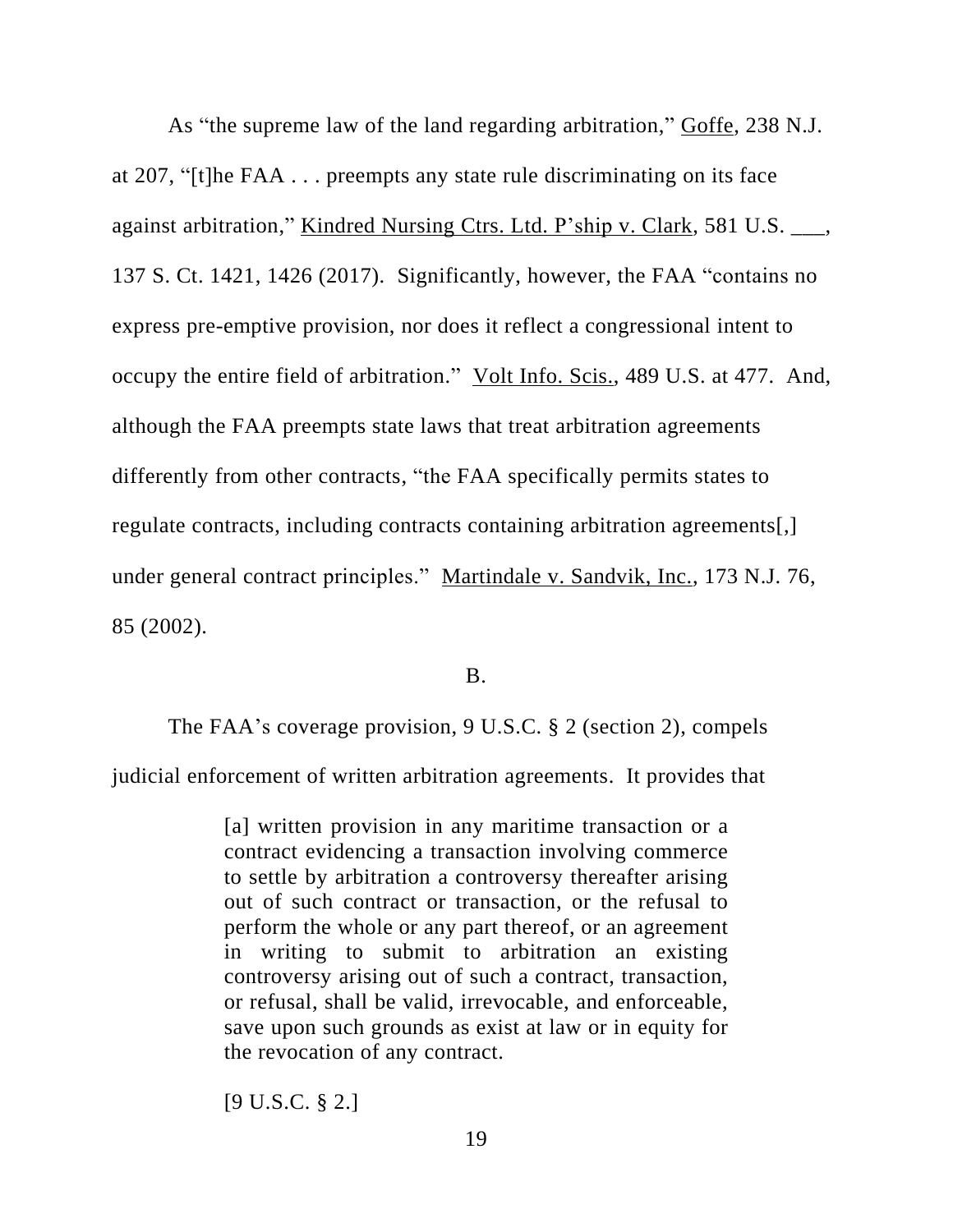Section 2 allows "agreements to arbitrate to be invalidated by 'generally applicable contract defenses, such as fraud, duress, or unconscionability,' but not by defenses that apply only to arbitration or that derive their meaning from the fact that an agreement to arbitrate is at issue." AT&T Mobility LLC v. Concepcion, 563 U.S. 333, 339 (2011) (quoting Doctor's Assocs., Inc. v. Casarotto, 517 U.S. 681, 687 (1996)).

The instant case, however, involves not the basic coverage under section 2 of the FAA, but the exemption from coverage under section 1. The "exemption clause" provides the Act shall not "apply to contracts of employment of seamen, railroad employees, or any other class of workers engaged in foreign or interstate commerce." 9 U.S.C. § 1.

In Circuit City, the Supreme Court interpreted "or any other class of workers engaged in foreign or interstate commerce" to mean that "[s]ection 1 exempts from the FAA only contracts of employment of transportation workers" so engaged. 532 U.S. at 119 (emphasis added). Thus, for section 1 to apply and exclude from the FAA the arbitration agreement in Colon, it would have to be determined that plaintiffs in that case are transportation workers engaged in interstate commerce.

In Arafa, meanwhile, it is undisputed that section 1 applies. As the panel in that case observed, the Supreme Court held in New Prime that section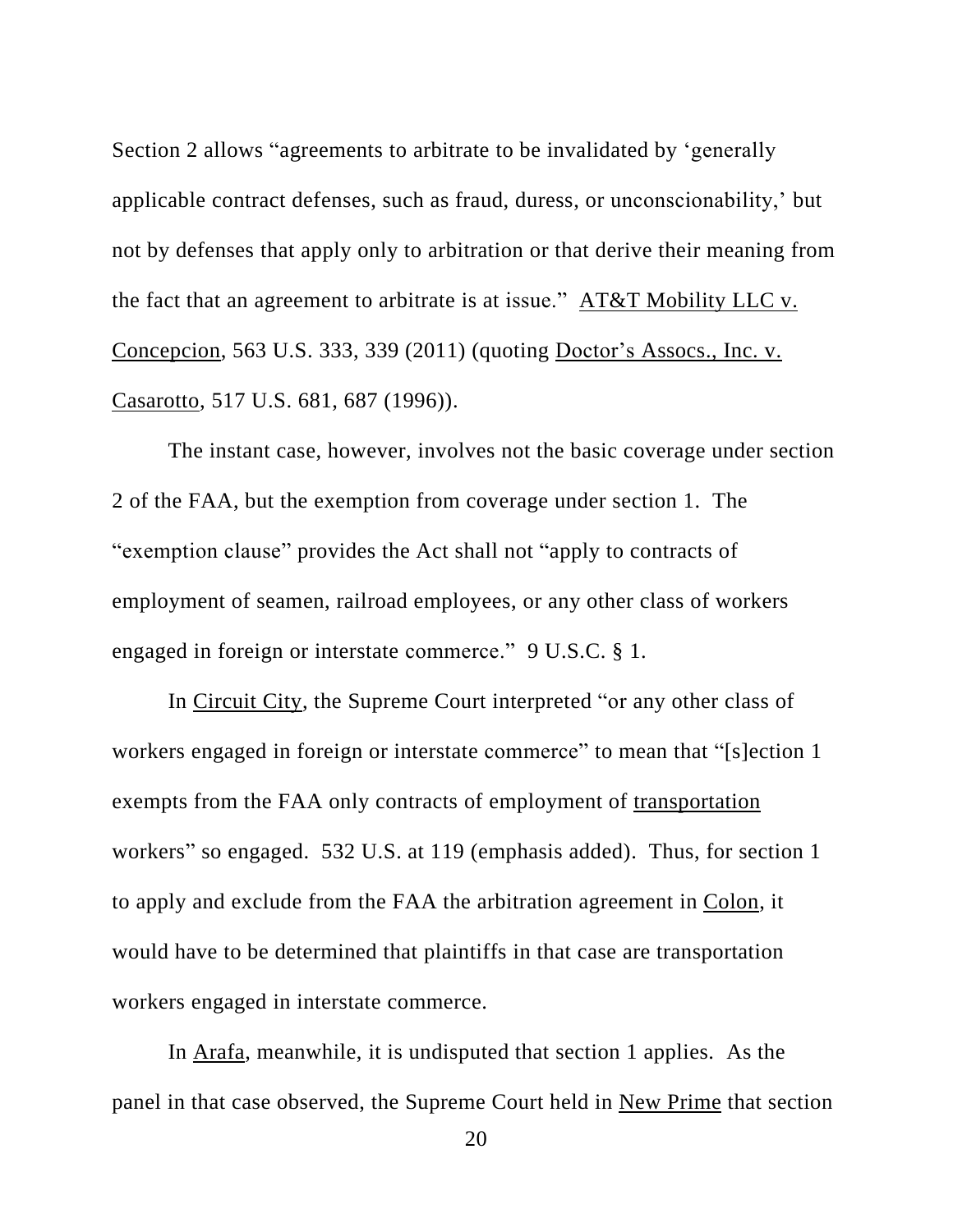1 of the FAA is not limited to employees because the term "workers" includes independent contractors. See 139 S. Ct. at 540-41. Section 1 therefore encompasses Arafa's contract.

Because section 1 potentially applies to the two agreements at issue, we turn to the consequences that would flow from its application; namely, whether the NJAA would apply in the FAA's stead.

## C.

In Colon, the agreements provide the "laws of the state of residence of the Vendor . . . shall govern this Agreement." The "residence of the Vendor" provided in each agreement is New Jersey. In Arafa, the agreement included references to plaintiff's "Enrollment in New Jersey," defendant's principal place of business in New Jersey, and a statement that plaintiff was authorized to perform "delivery and/or transportation services in the State of New Jersey." Through those New Jersey contacts, the law of New Jersey likewise applies to the contract at issue in Arafa. See Cont'l Ins. Co. v. Honeywell Int'l, Inc., 234 N.J. 23, 52, 57-58 (2018) (noting that, to determine what law governs contracts in the absence of an express choice-of-law provision, New Jersey takes into consideration a number of factors, two particularly strong ones being "the place of performance" of the contract and "the domicile, residence, and places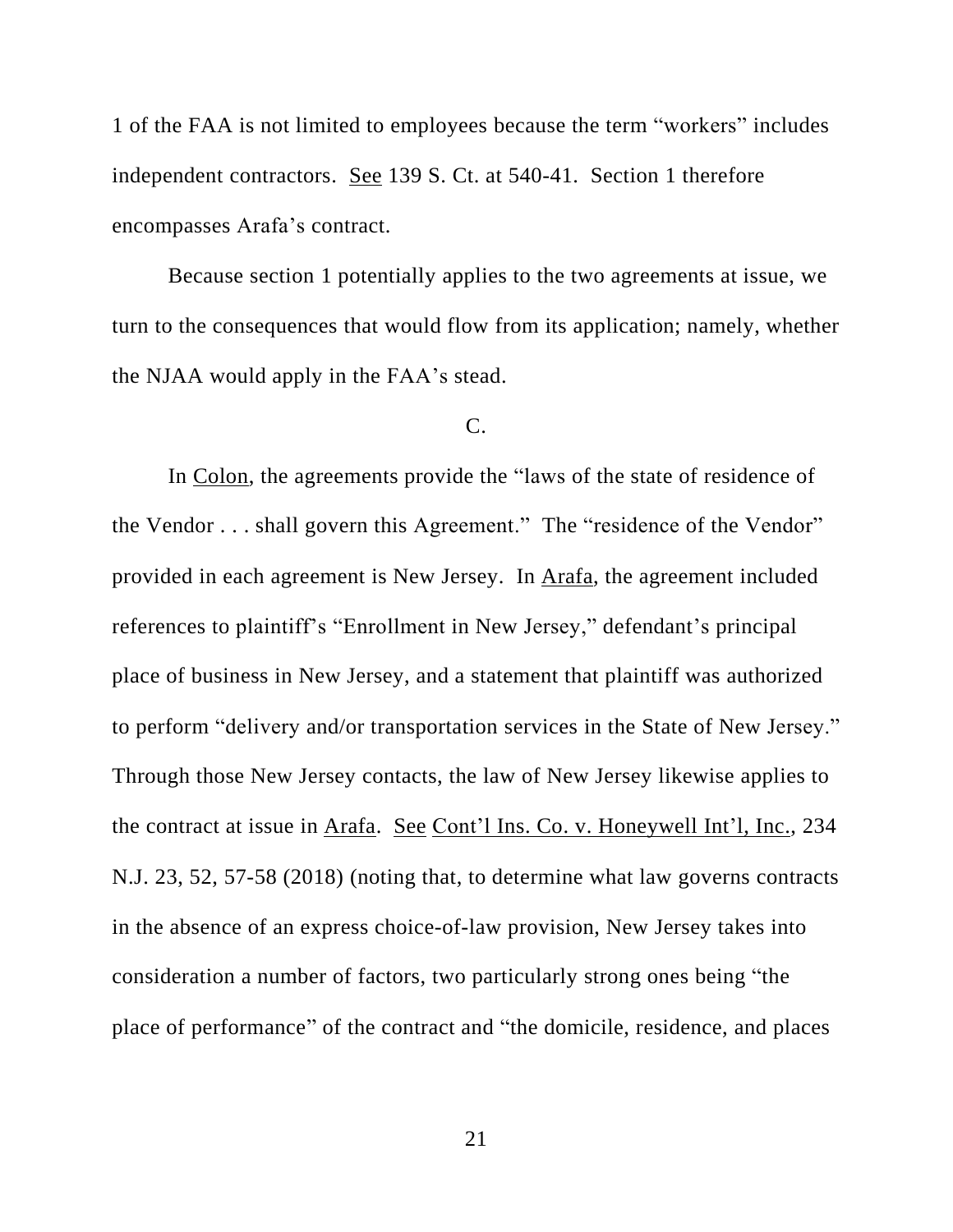of incorporation and of business of the parties"). And the relevant New Jersey law is the NJAA.

The New Jersey Arbitration Act, N.J.S.A. 2A:23B-1 to -36, is nearly identical to the FAA and enunciates the same policies favoring arbitration. Atalese, 219 N.J. at 440. The NJAA governs "all agreements to arbitrate made on or after January 1, 2003," and exempts from its provisions only "an arbitration between an employer and a duly elected representative of employees under a collective bargaining agreement or collectively negotiated agreement." N.J.S.A. 2A:23B-3(a).

Significantly, since its enactment, the NJAA has applied automatically as a matter of law to all non-exempted arbitration agreements from its January 1, 2003 effective date on, see ibid., and has applied to all agreements to arbitrate made on or after July 4, 1923, since January 1, 2005, see id. at (c) to (d). By contrast, from January 1, 2003 to January 1, 2005, the act "govern[ed] an agreement to arbitrate made before January 1, 2003 if all the parties to the agreement or to the arbitration proceeding so agree[d] in a record." See id. at (b). Within N.J.S.A. 2A:23B-3 itself, therefore, the Legislature marked the difference between optional and mandatory application of the NJAA. In short, for arbitration agreements forged since 2003, there has been no need to express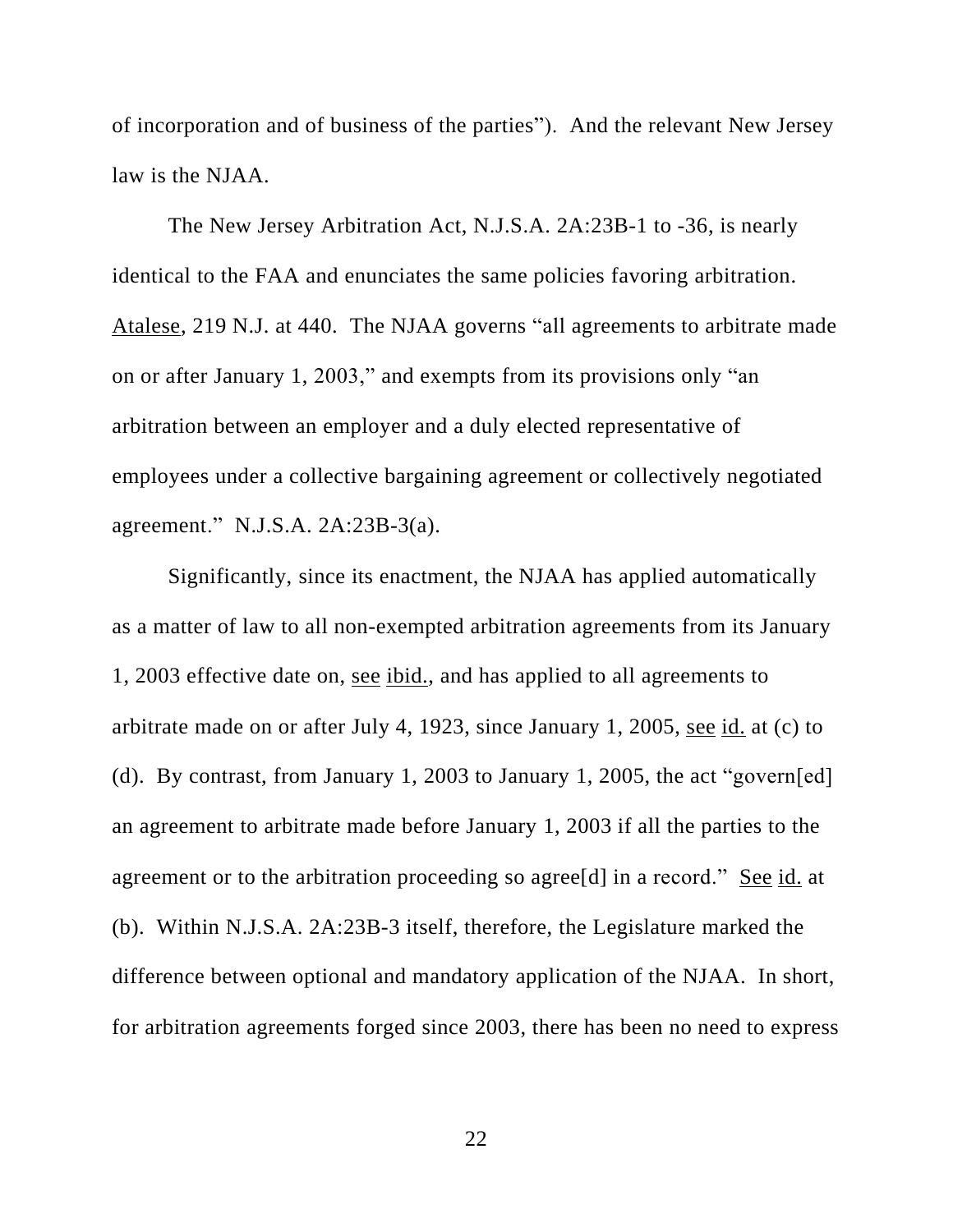an intent that the NJAA would apply because its application has been automatic, absent preemption.

In these appeals, we are well beyond the date upon which application of the NJAA became mandatory for all non-exempt arbitration agreements, whenever made, that are governed by the laws of New Jersey. We therefore reject any argument that the absence of an express invocation of the NJAA means that it cannot apply. Rather, the NJAA applies to the agreements unless preempted by the FAA.

As noted above, there is no express preemption provision in the FAA, including in section 1. Nor would application of the NJAA here frustrate the principal purpose of the FAA by discriminating against arbitration agreements. Plaintiffs, with the support of amici, nevertheless suggest that finding the arbitration agreement enforceable under the NJAA would conflict with Congress's intent to exclude certain kinds of contracts for work from arbitration.

The Supreme Court has rejected plaintiffs' argument. In Circuit City, the Court observed "that the legislative record on the § 1 exemption is quite sparse." 532 U.S. at 119. The respondent in that case argued that holding the exemption to apply to transportation workers "attributes an irrational intent to Congress." Id. at 120. The Court, however, saw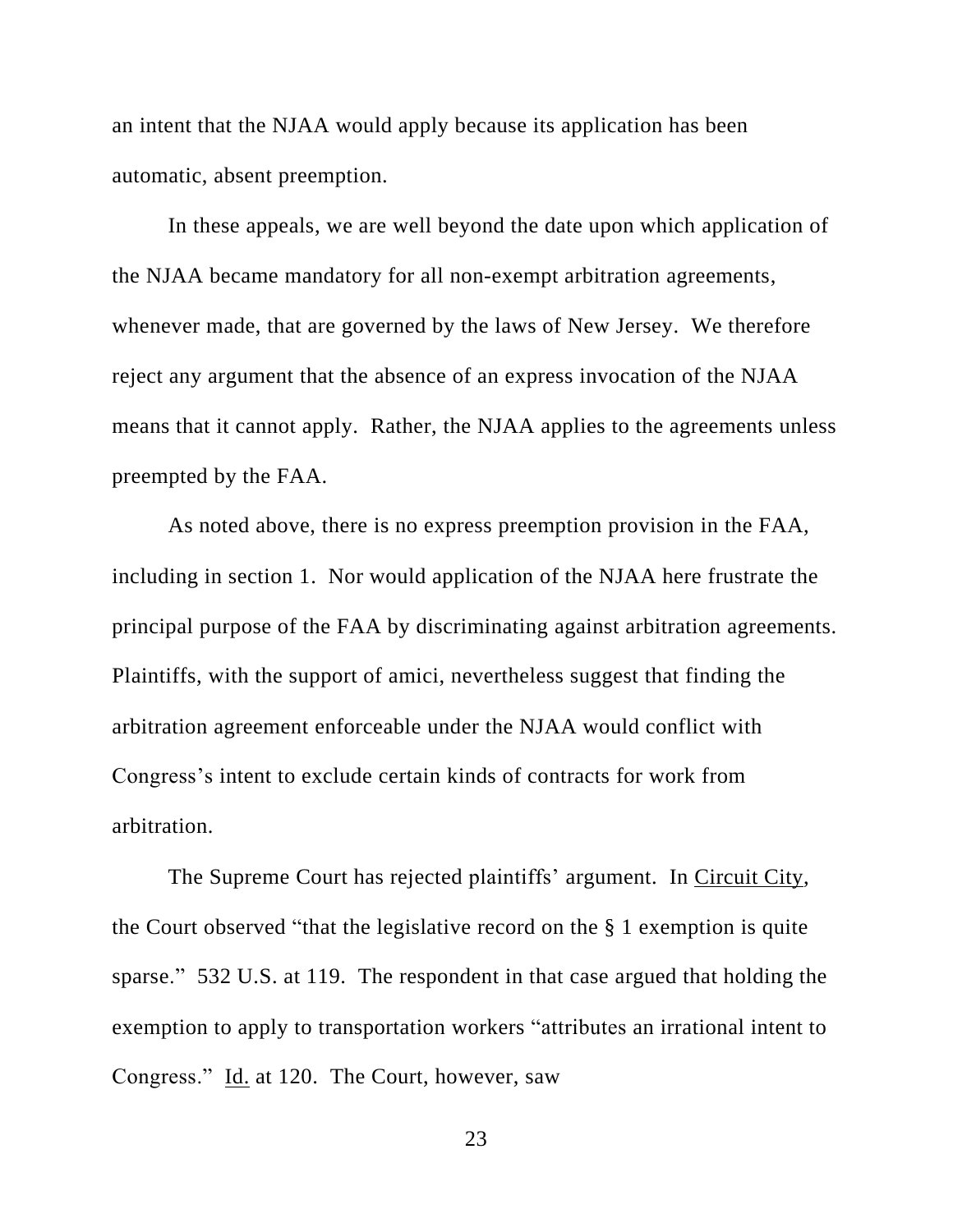no paradox in the congressional decision to exempt the workers over whom the commerce power was most apparent. To the contrary, it is a permissible inference that the employment contracts of the classes of workers in § 1 were excluded from the FAA precisely because of Congress' undoubted authority to govern the employment relationships at issue by the enactment of statutes specific to them.

[Id. at 120-21.]

The Court further explained, in regard to "the residual exclusion of 'any other class of workers engaged in foreign or interstate commerce,'" that "Congress' demonstrated concern with transportation workers and their necessary role in the free flow of goods explains the linkage to the two specific, enumerated types of workers identified in the preceding portion of the sentence," namely "seamen" and "railroad employees." Id. at 121 (quoting 9 U.S.C. § 1).

In other words, Congress's motive behind the exemption was to provide more specific legislation for workers engaged in transportation services. Ibid. Congress did not intend to exclude transportation workers from arbitration altogether, but rather to subject their agreements to other statutes that may or may not require arbitration.

Arafa further relies on this Court's holding in **Goffe** to assert that the FAA preempts the application of the NJAA. The Appellate Division did not reach that issue in its decision because it found that "the arbitration agreement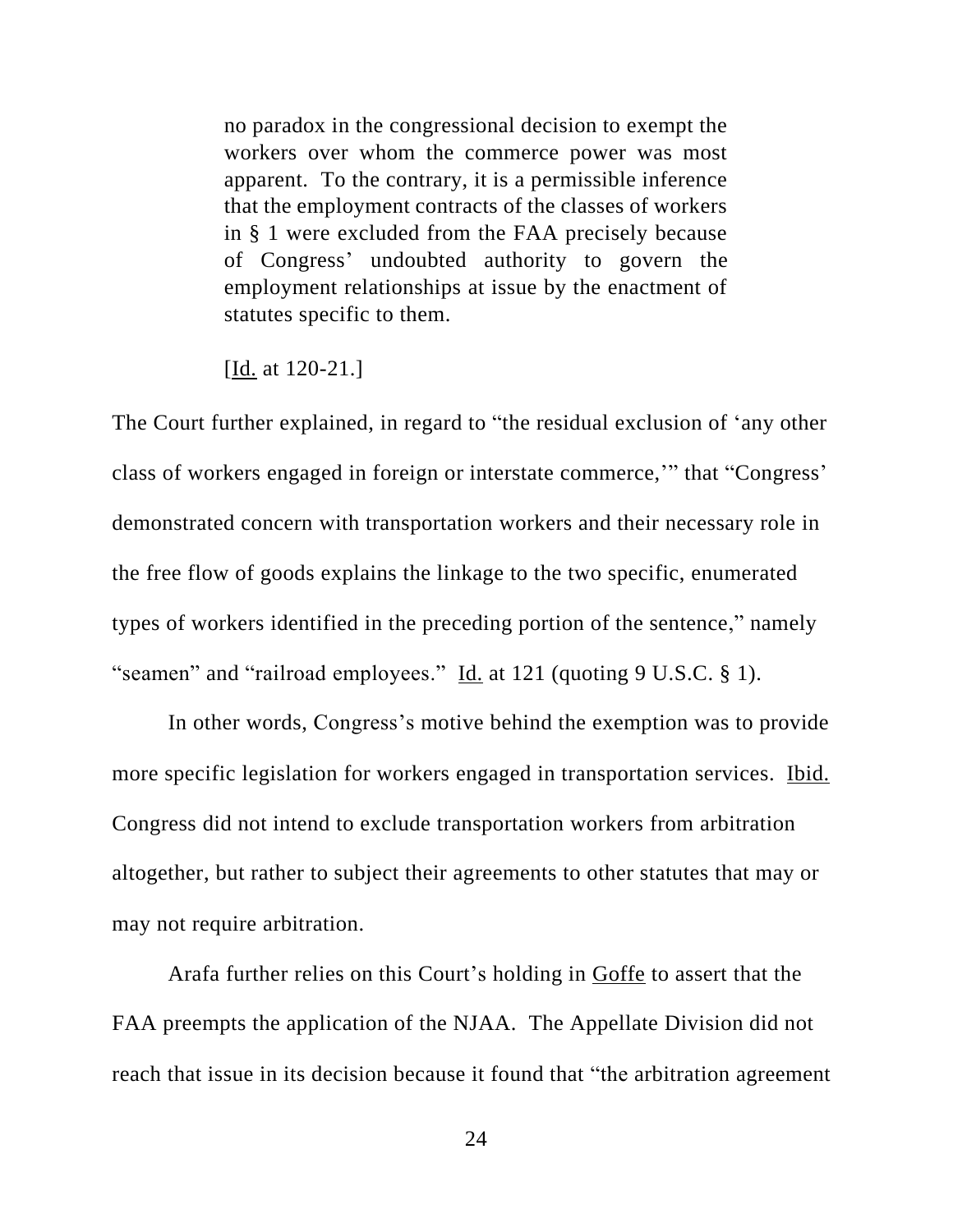is invalid," and "all other arbitration issues are moot." However, this Court did not hold that the FAA preempts the application of state arbitration laws in Goffe. Rather, this Court reasoned that it looks to the United States Supreme Court's decisions on arbitration to guide it "in the enforcement of arbitration agreements according to their terms." Goffe, 238 N.J. at 208.

Again, the United States Supreme Court has stated that "[t]he FAA contains no express pre-emptive provision, nor does it reflect a congressional intent to occupy the entire field of arbitration." Volt Info., 489 U.S. at 477. The FAA does, however, preempt "any state rule discriminating on its face against arbitration." Kindred Nursing Ctrs., 137 S. Ct. at 1426.

Application of the NJAA in the present matter does not discriminate against arbitration and therefore does not render the arbitration agreement at issue unenforceable. And the NJAA will apply unless preempted even without being explicitly referenced in an arbitration agreement; no express mention of the NJAA is required to establish a meeting of the minds that it will apply inasmuch as its application is automatic.<sup>2</sup>

<sup>&</sup>lt;sup>2</sup> We reject the proposition that the inapplicability of the FAA must vitiate the entire agreement to arbitrate. Both contracts at issue contained clear severance clauses (Paragraph 24 in Colon; the "Enforcement Clause" in Arafa). Such clauses are indicative of the parties' intent that the agreement as a whole survives the excision of an unenforceable provision. See Frankenmuth Mut. Ins. Co. v. Escambia Cty., 289 F.3d 723, 728-29 (11th Cir. 2002).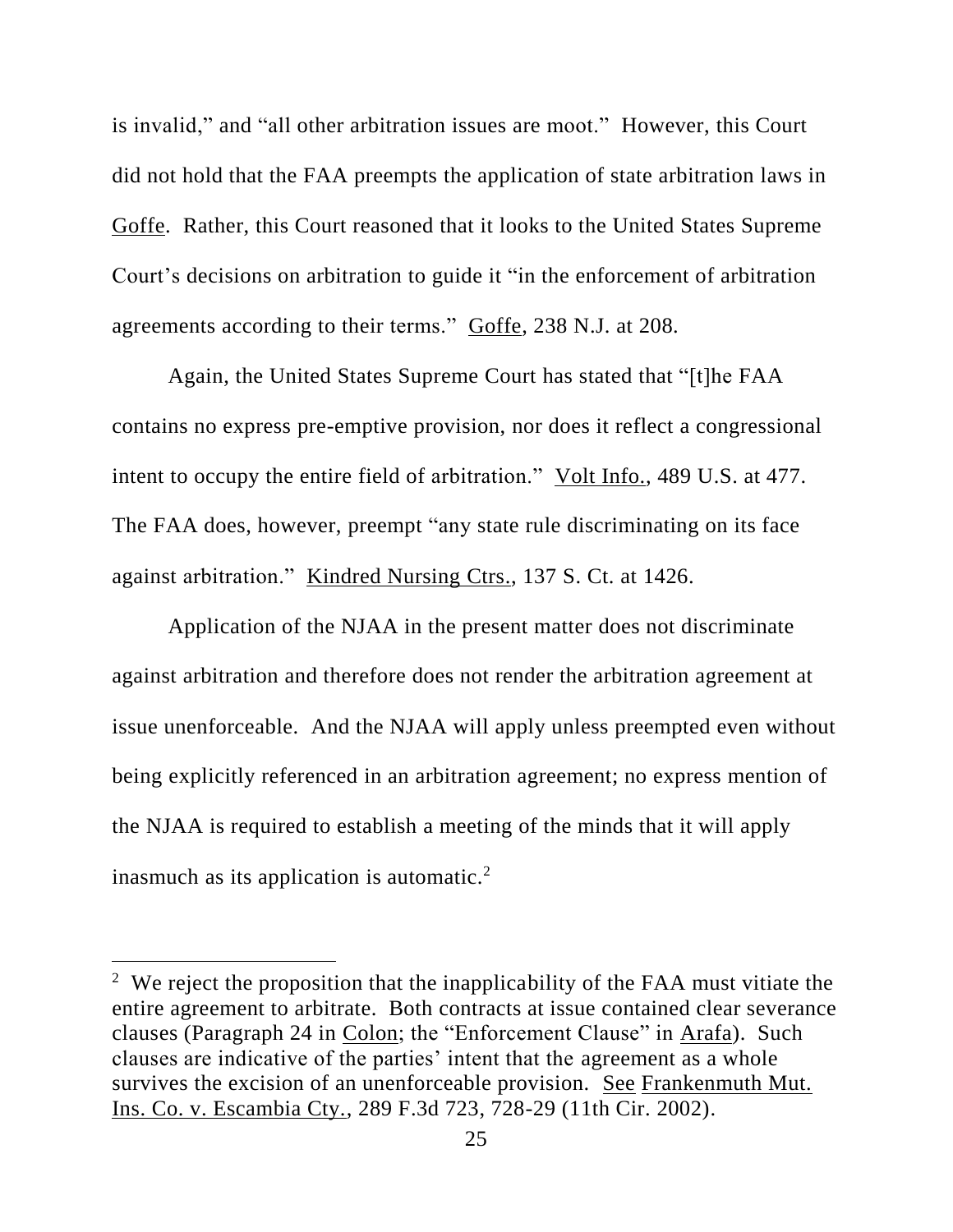Having found that the NJAA will apply to the agreement in Arafa and may apply to the agreement in Colon if it is determined upon remand that section 1 applies, we next consider plaintiffs' challenges to the enforceability of their respective arbitration agreements.

### IV.

### A.

Our Court reviews de novo the enforceability of arbitration agreements. Goffe, 238 N.J. at 207. "The enforceability of arbitration provisions is a question of law . . . ." Ibid. Therefore, we owe no deference to the Appellate Division's or trial court's analyses of such provisions. Ibid. Our Court essentially "construe[s] the arbitration provision with fresh eyes." Morgan v. Sanford Brown Inst., 225 N.J. 289, 303 (2016).

"[I]n deciding whether to enforce the arbitration provision in this [contract] for employment, we rely on the well-recognized national policy and the established State interest in favoring arbitration." Martindale, 173 N.J. at 85. "[I]t is well established that an employee may . . . waive his or her right to pursue a statutory claim in a judicial forum in favor of arbitration." Id. at 92 (citing Gilmer, 500 U.S. at 30). "[B]y agreeing to arbitrate a statutory claim, a party does not forgo the substantive rights afforded by the statute; it only submits to their resolution in an arbitral rather than a judicial forum." Id. at 93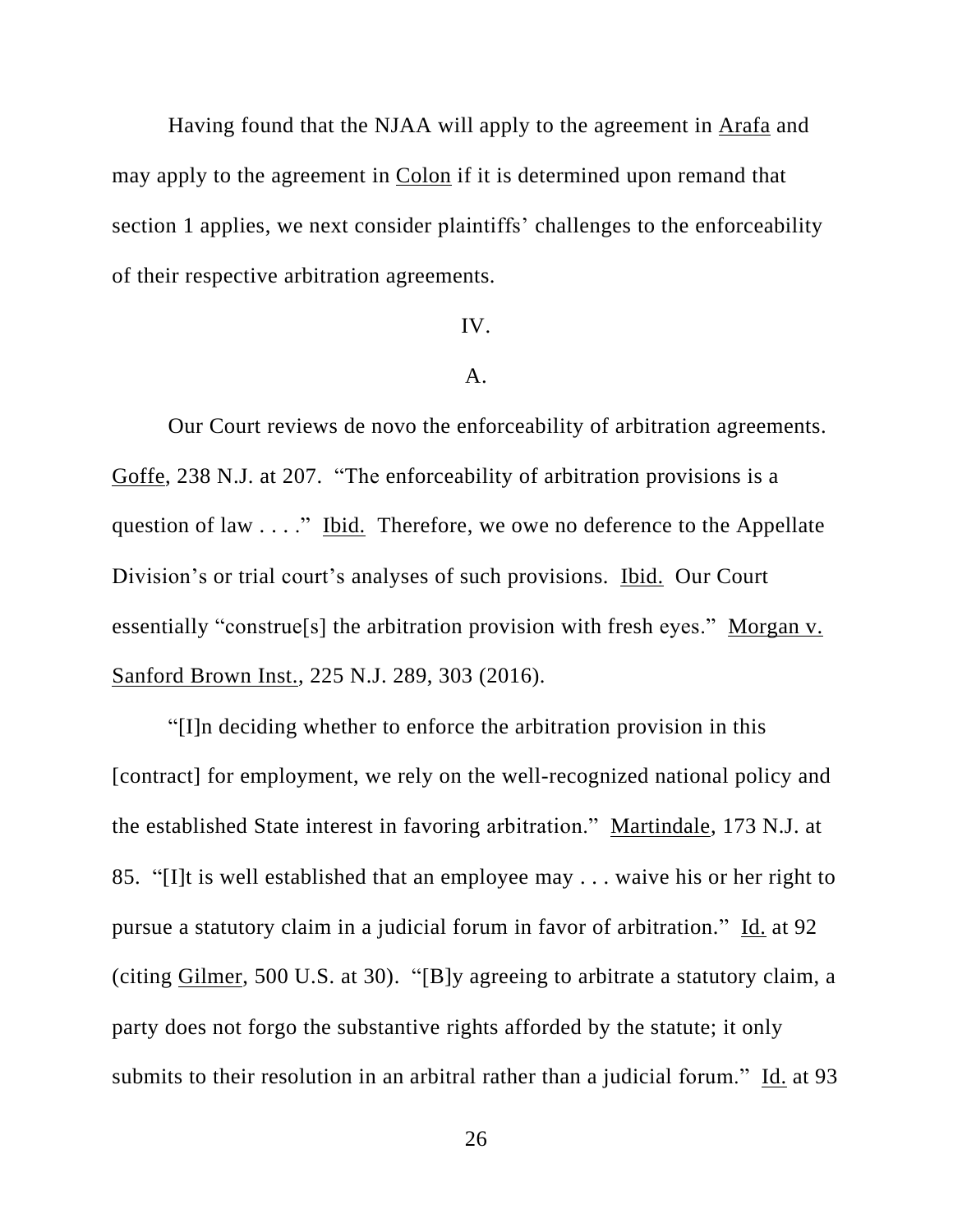(quoting Mitsubishi Motors Corp. v. Soler Chrysler-Plymouth, Inc., 473 U.S. 614, 628 (1985)).

"[U]nder New Jersey law, any contractual 'waiver-of-rights provision must reflect that [the party] has agreed clearly and unambiguously' to its terms." Atalese, 219 N.J. at 443 (second alteration in original) (quoting Leodori v. Cigna Corp., 175 N.J. 293, 302 (2003)); see also id. at 436 ("The absence of any language in the arbitration provision that plaintiff was waiving her statutory right to seek relief in a court of law renders the provision unenforceable.").

In Garfinkel, this Court stated an arbitration provision need not "refer specifically to the [statute] or list every imaginable statute by name to effectuate a knowing and voluntary waiver of rights," but it "should at least provide that the employee agree[d] to arbitrate all statutory claims arising out of the employment relationship or its termination." 168 N.J. at 135-36. One year later, in Martindale, we considered an arbitration agreement providing that the plaintiff "'agree[d] to waive her right to a jury trial in any action or proceeding relating to [her] employment' and that 'all disputes relating to [her] employment . . . or termination thereof' shall be subject to arbitration." 173 N.J. at 96. We held "that plaintiff knowingly and voluntarily agreed to arbitrate her statutory causes of action against her employer." Id. at 97.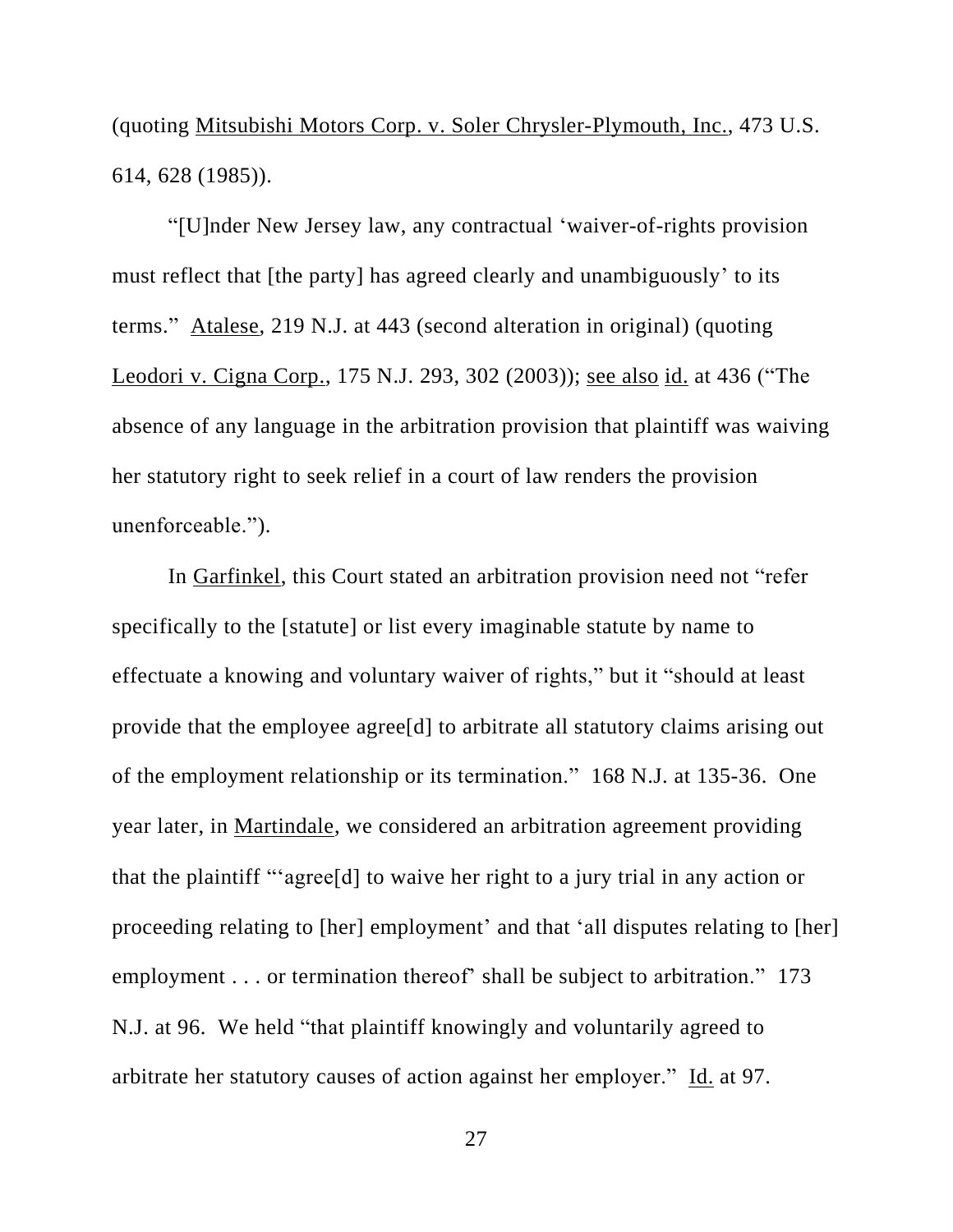Later, in Atalese, we emphasized in the context of consumer contracts that an arbitration clause does not need "to identify the specific constitutional or statutory right" waived as long as "the clause, at least in some general and sufficiently broad way, . . . explain[s] that the plaintiff is giving up her right to bring her claims in court or have a jury resolve the dispute." 219 N.J. at 446- 47. Essentially, by entering into an arbitration agreement, the parties must know they have waived the "time-honored right to sue." Id. at 444 (quoting Garfinkel, 168 N.J. at 132).

In addition to a clear and unambiguous waiver of statutory claims, when determining whether to enforce an arbitration agreement, "a court's initial inquiry must be -- just as it is for any other contract -- whether the agreement to arbitrate all, or any portion, of a dispute is 'the product of mutual assent, as determined under customary principles of contract law.'" Kernahan v. Home Warranty Adm'r of Fl., Inc., 236 N.J. 301, 319 (2019) (quoting Atalese, 219 N.J. at 442)). "Mutual assent requires that the parties have an understanding of the terms to which they have agreed." Atalese, 219 N.J. at 442. "A legally enforceable agreement requires 'a meeting of the minds.'" Ibid. (quoting Morton v. 4 Orchard Land Tr., 180 N.J. 118, 120 (2004)).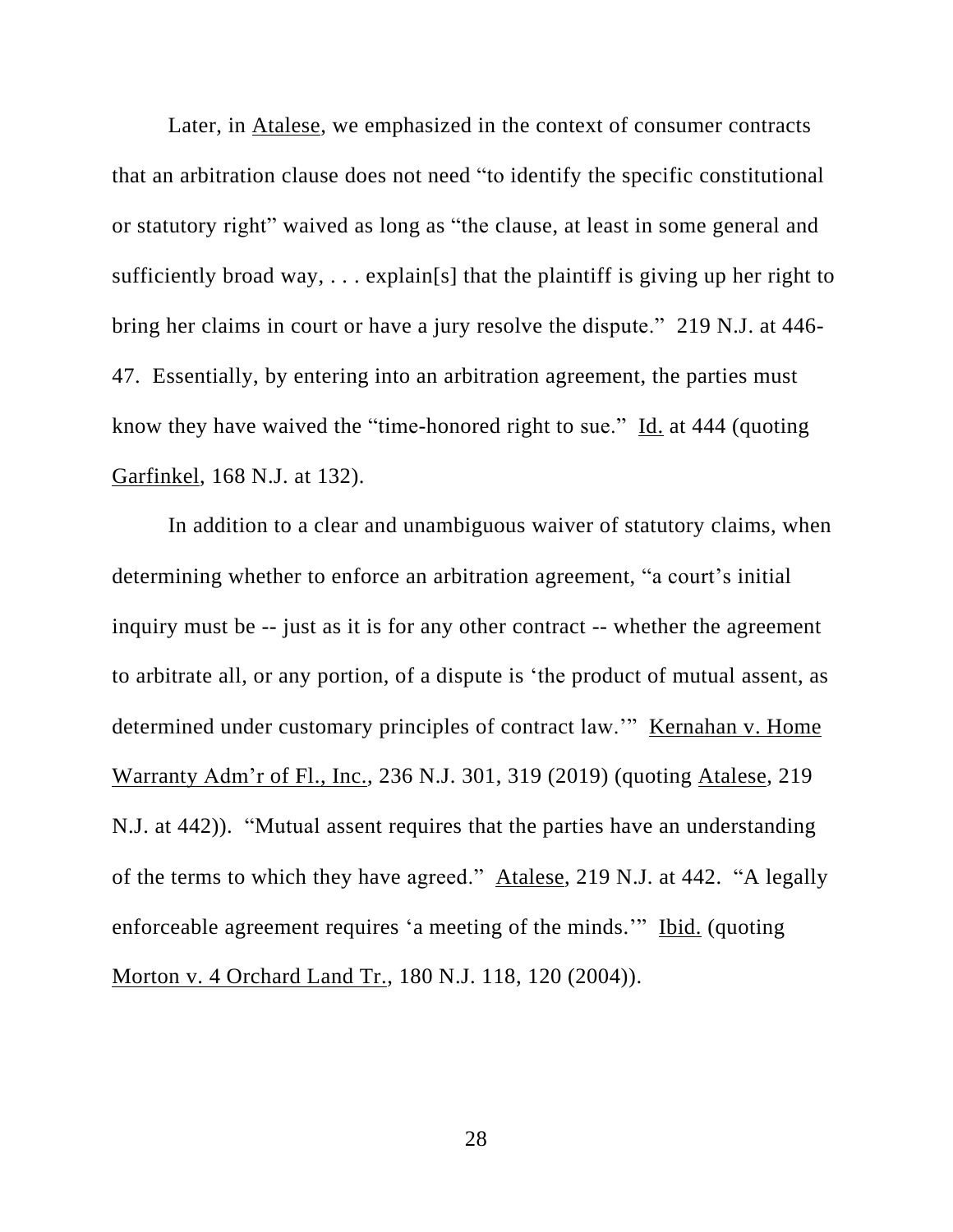B.

1.

Applying those principles to the provisions at issue in Colon, we agree with the Appellate Division that the plaintiffs' statutory wage claims are covered by their arbitration agreements. Relying on Garfinkel, Martindale, and Atalese, cases in which we found a plaintiff must knowingly and voluntarily waive his or her right to pursue statutory claims in a judicial forum, the Appellate Division properly found plaintiffs knowingly and voluntarily waived the right to pursue their statutory wage claims in court. Colon, 459 N.J. Super. at 362.

As required by this Court, the Colon employment agreements provide that plaintiffs "voluntarily agree[d] to waive any right to a trial by jury in any suit filed hereunder," and to "adjudicate any dispute pursuant to [the arbitration agreement]." The arbitration agreements further specified that plaintiffs agreed to arbitrate any claim "arising out of or in any way relating to the Agreement or the transportation services provided hereunder." Therefore, because the arbitration agreements are enforceable, we find plaintiffs' statutory wage claims fall within the scope of such agreements.

We also agree with the Appellate Division that Muhammad does not apply here. By the same principles of construction applied to the jury trial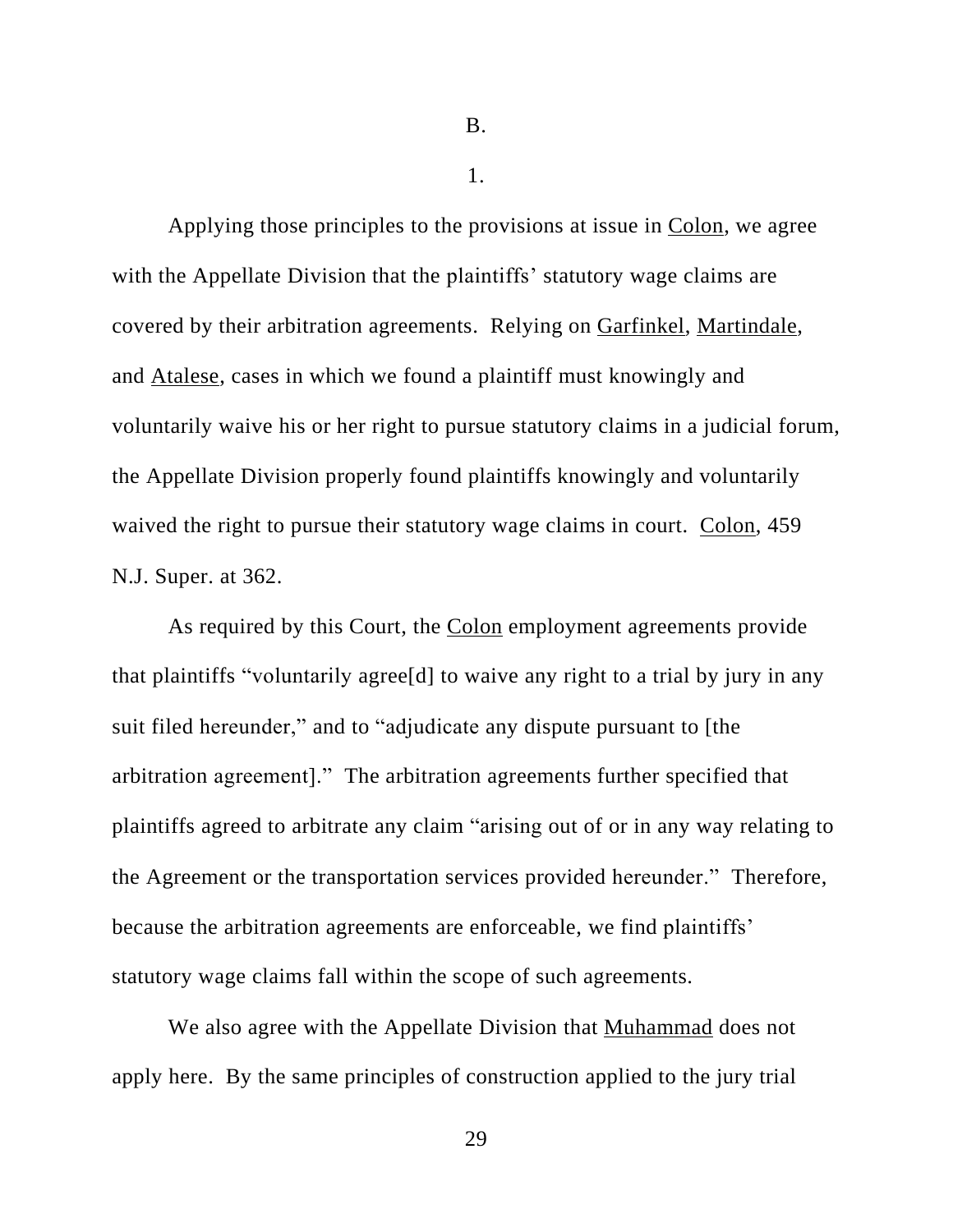waiver provision, we find that plaintiffs knowingly and voluntarily waived their ability to proceed as a class.

## $2<sub>1</sub>$

Turning to the waiver in Arafa, we likewise conclude that the jury trial waiver in that case was knowing and voluntary in light of the similarly broad agreement to resolve "all disputes" between the parties through binding arbitration.

#### V.

In sum, we conclude that the NJAA may apply to arbitration agreements even if parties to the agreements are exempt under section 1 of the FAA. We therefore hold that the parties in both Colon and Arafa are not exempt from arbitration and that their arbitration agreements are enforceable. In Arafa, the arbitration agreements are enforceable under the NJAA. In Colon, the arbitration agreements are enforceable under either the FAA or the NJAA, which will be determined by the trial court upon remand when it resolves the factual question of whether the employees in that case were transportation workers engaged in interstate commerce. Therefore, we reverse the judgment of the Appellate Division in Arafa and affirm the judgment of the Appellate Division in Colon.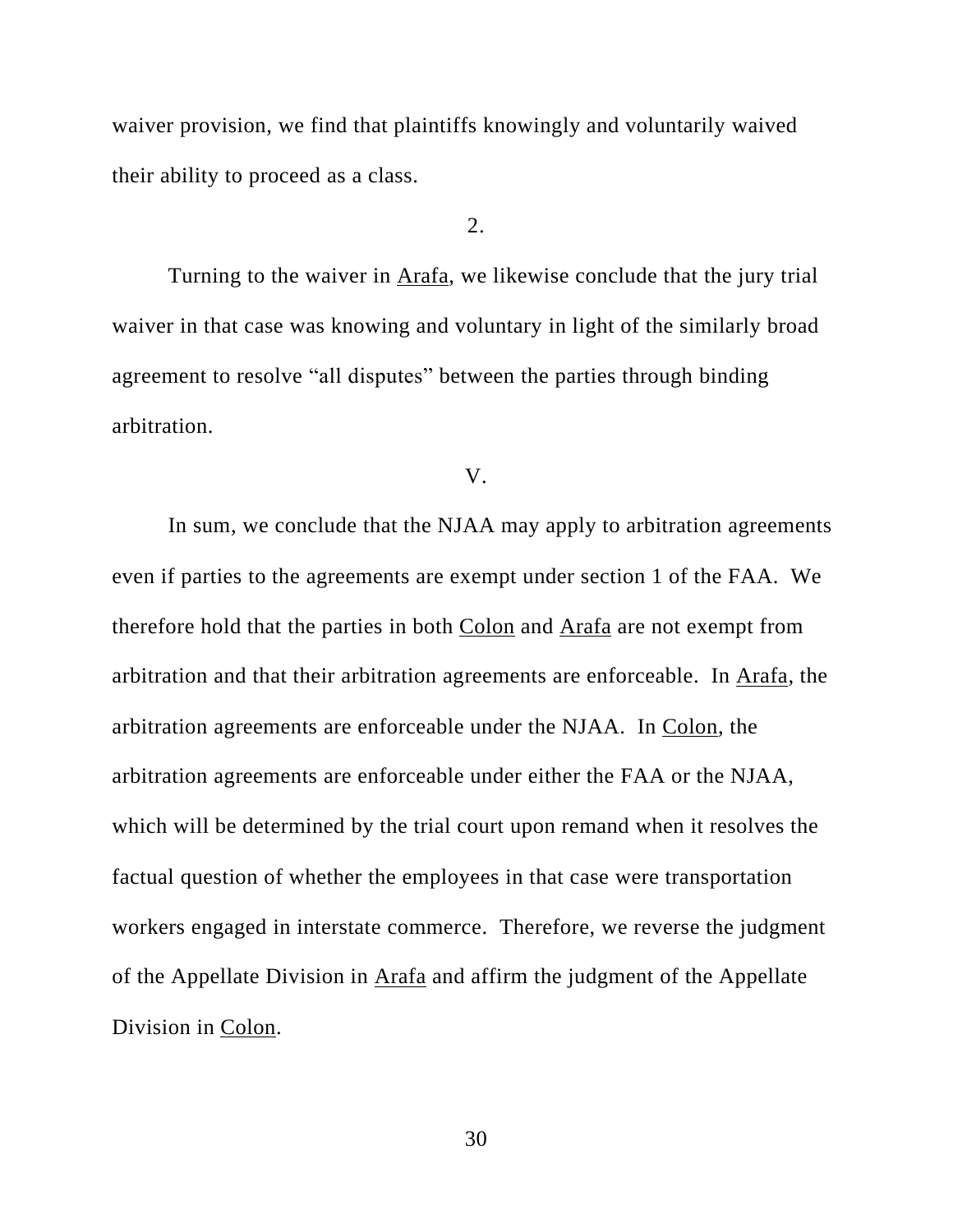CHIEF JUSTICE RABNER and JUSTICES PATTERSON, SOLOMON, and TIMPONE join in JUSTICE FERNANDEZ-VINA's opinion. JUSTICE ALBIN, concurring in the judgment and dissenting in part, filed a separate opinion, in which JUSTICE LaVECCHIA joins.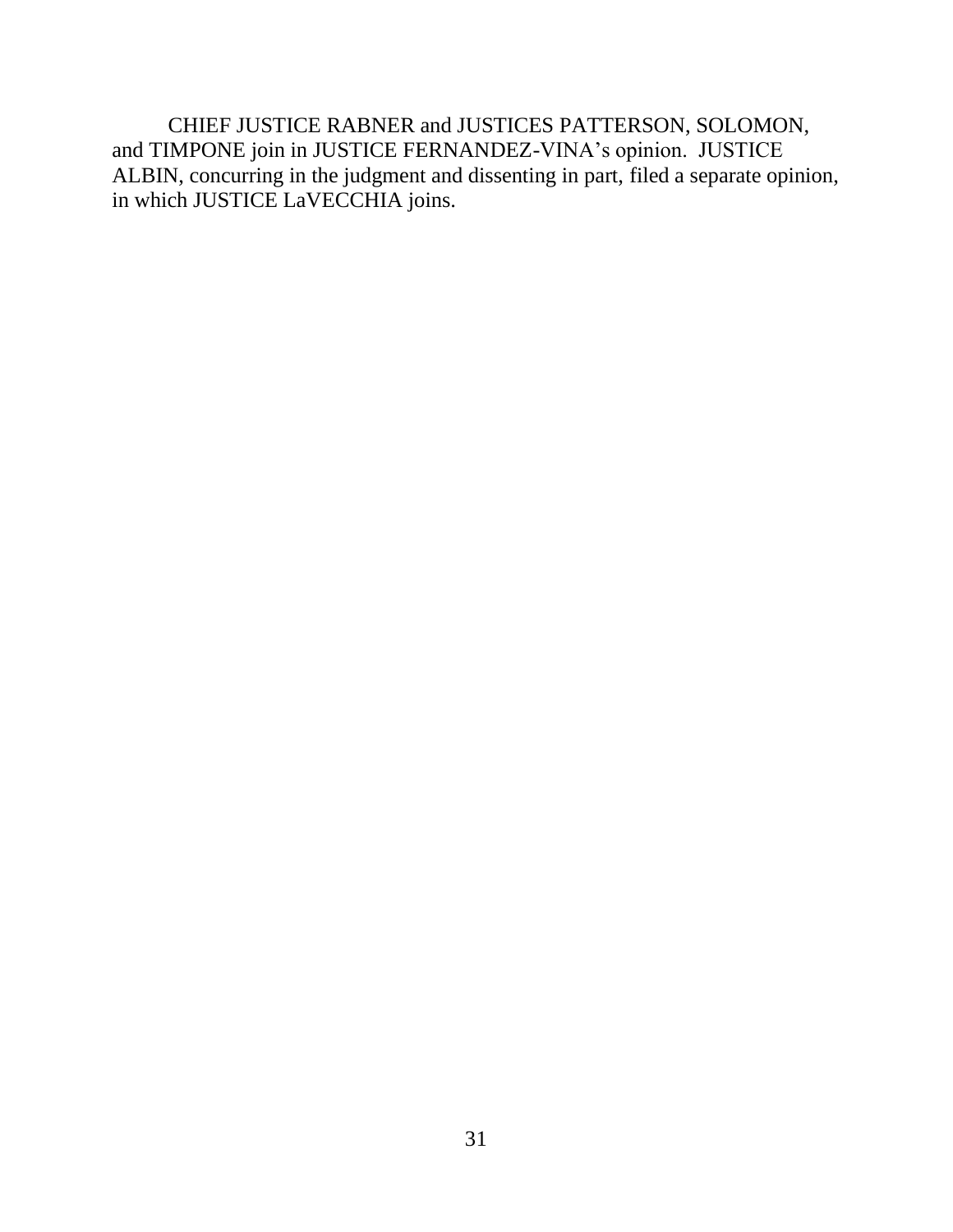Essam Arafa, on behalf of himself and others similarly situated,

Plaintiff-Respondent,

v.

Health Express Corporation,

Defendant-Appellant.

Gloria Colon, Diana Mejia and Freddy Diaz, on behalf of themselves and all other similarly situated persons,

Plaintiffs-Appellants,

v.

Strategic Delivery Solutions, LLC, and Myriam Barreto,

Defendants-Respondents.

JUSTICE ALBIN, concurring in part and dissenting in part.

I write separately simply to express my view that AT&T Mobility LLC

v. Concepcion, 563 U.S. 333, 346-47, 352 (2011), in no way restricts our

application of Muhammad v. County Bank of Rehoboth Beach, 189 N.J. 1, 22

(2006), to the New Jersey Arbitration Act (NJAA), N.J.S.A. 2A:23B-1 to -36.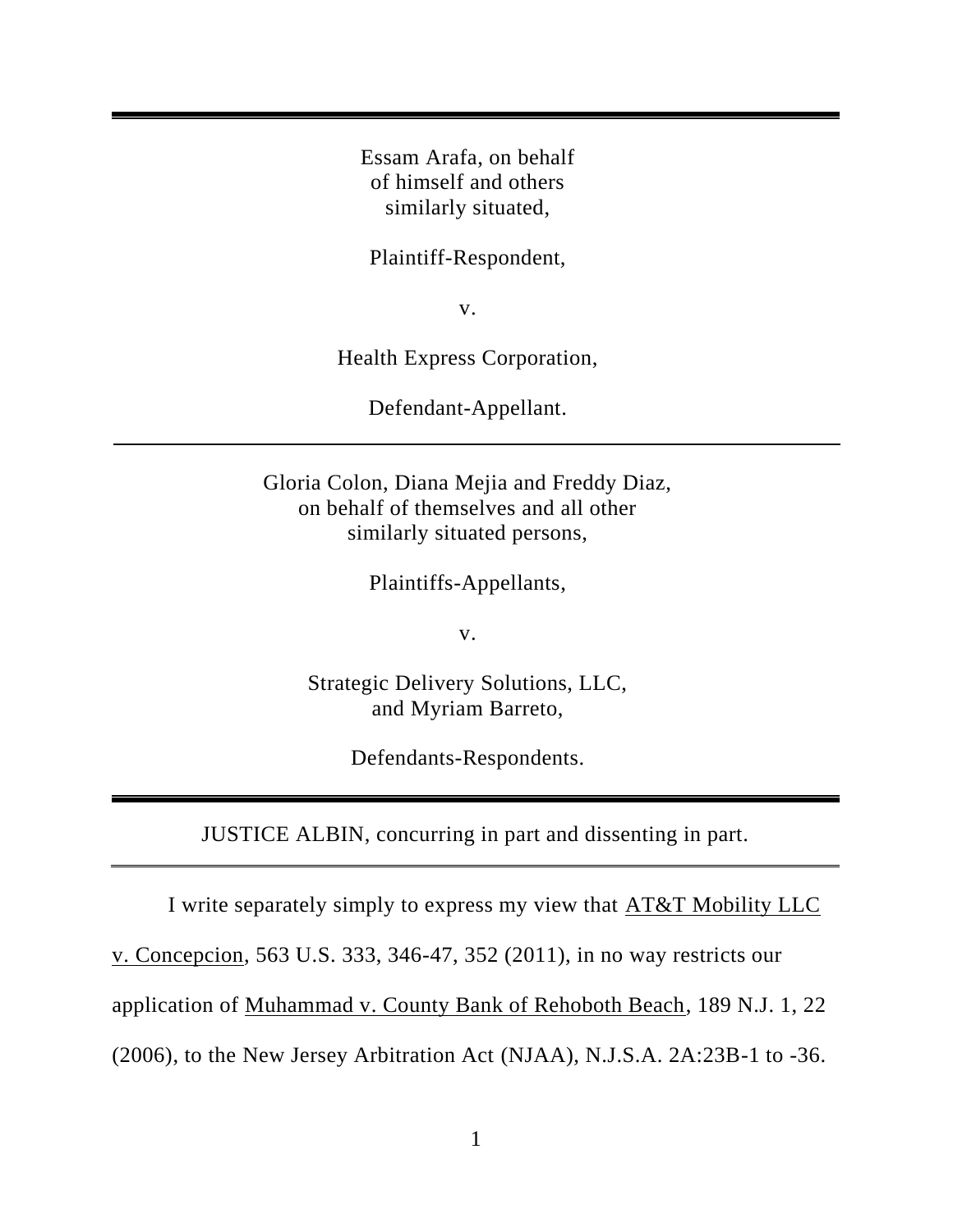In Muhammad, this Court struck down as unconscionable a class-arbitration waiver in a consumer contract of adhesion by applying wellsettled state law. 189 N.J. at 18, 22. In that case, we recognized that in most cases involving small or modest damage claims, the class-action vehicle may be the only practicable means of attracting competent counsel willing to undertake costly litigation and therefore of securing relief for individual claimants. Id. at 19-22; see also Lee v. Carter-Reed Co., L.L.C., 203 N.J. 496, 517-18 (2010) (explaining that one of the important policy goals underlying class actions is to give plaintiffs access to the courthouse to pursue small claims). We declared that the contractual provision "depriv[ing] Muhammad of the mechanism of a class-wide action" was unconscionable, whether in a court-litigated or arbitration-litigated action. Muhammad, 189 N.J. at 22.

In Concepcion, however, under Section 2 of the Federal Arbitration Act (FAA), 9 U.S.C. §§ 1-16, the United States Supreme Court upheld the type of class-waiver provision in an arbitration agreement that we voided on grounds of unconscionability in Muhammad. See 563 U.S. at 336-38, 343, 352. The Court found that imposing under state law "the availability of classwide arbitration interfere[d] with fundamental attributes of arbitration and thus create[d] a scheme inconsistent with the FAA." Id. at 344.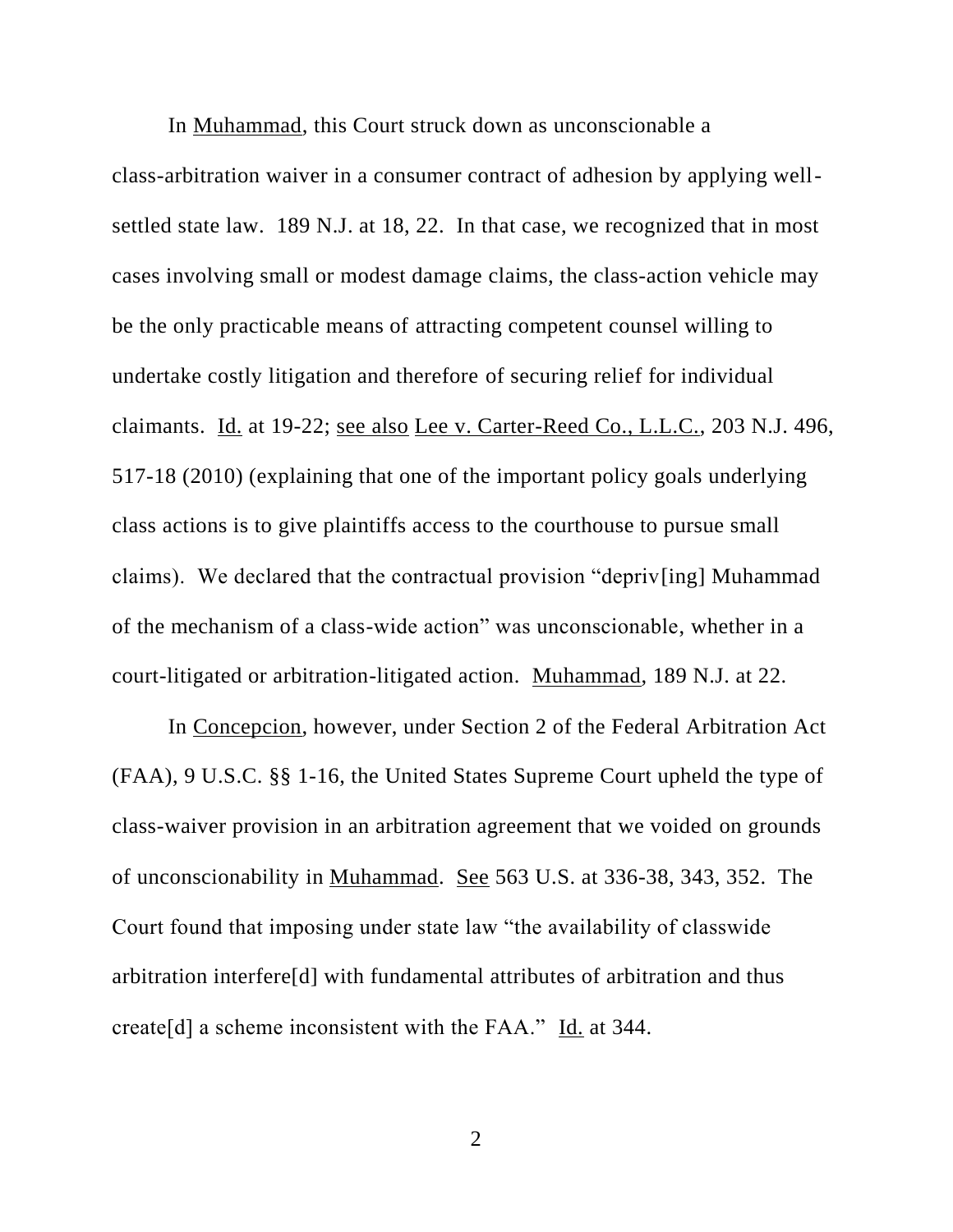Although Concepcion necessarily controls our application of the doctrine of contractual unconscionability to class-arbitration waivers under the FAA, Muhammad controls class-arbitration waivers under the NJAA. See Muhammad, 189 N.J. at 14-16 (analyzing New Jersey "state law requirements in respect of contract unconscionability"). In our federal system, for purposes of construing the NJAA, we are not required to adopt a federal model in conflict with state-law equitable principles intended to level the playing field for powerless individuals who seek relief in our civil justice system.

In Muhammad, we struck down a class-waiver provision in a consumer contract largely because the provision prevented litigants from pursuing claims that "predictably involve[d] small amounts of damages." Id. at 20 (quoting Discover Bank v. Superior Court, 113 P.3d 1100, 1110 (Cal. 2005)). Here, in a slightly different setting, individual employees are pursuing small statutory wage claims, and the only realistic means of seeking relief is through the mechanism of a class action, either in an arbitral or judicial forum. See Iliadis v. Wal-Mart Stores, Inc., 191 N.J. 88, 115-16 (2007) (explaining that, given "the nominal value of each class member's [wage] claim," where each litigant "lack[ed] the financial resources of their corporate adversary," the class action was an "equalizing mechanism" that "allow[ed] them to adequately seek redress").